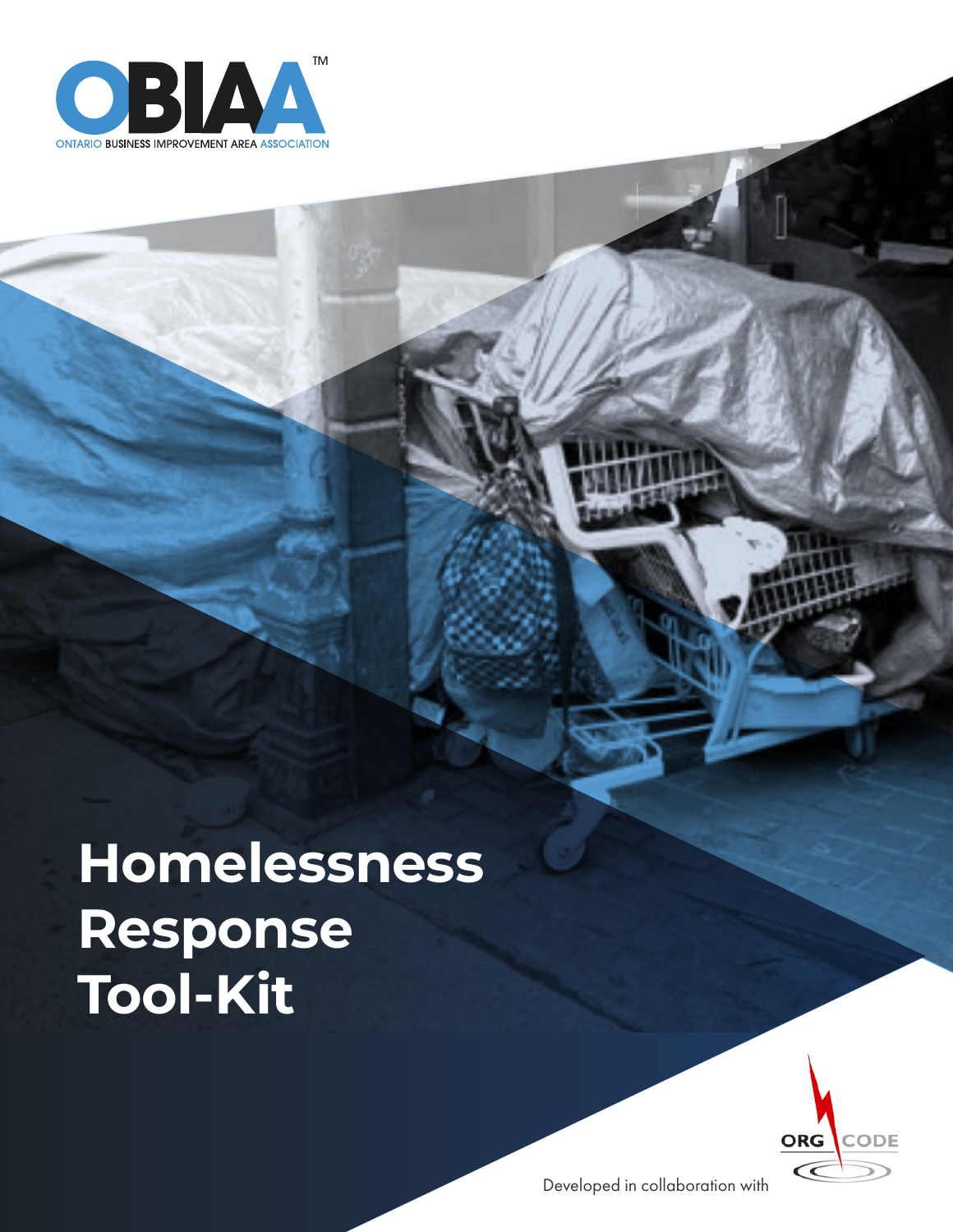## **Land Acknowledgement**

*We acknowledge that Business Improvement Areas (BIAs) are located on Indigenous land that has been inhabited by*  Indigenous peoples from the beginning. We acknowledge that *there are 46 treaties and other agreements that cover the territory now called Ontario. We are thankful to be able to work and live in these territories. We thank all the generations of people who have taken care of this land - for thousands of years. Long before today, there have been Indigenous Peoples who have been the stewards of this place.*

*We recognize and deeply appreciate the historic connection to land throughout what is known as present day Ontario. We also recognize the contributions of Metis, Inuit, and First Nations have made, both in shaping and strengthening our communities in particular, and our province and country as a whole. As settlers, this recognition of the contributions and historic importance of Indigenous peoples must also be clearly and overtly connected to our collective commitment to make the promise and the challenge of Truth and Reconciliation real in our communities.*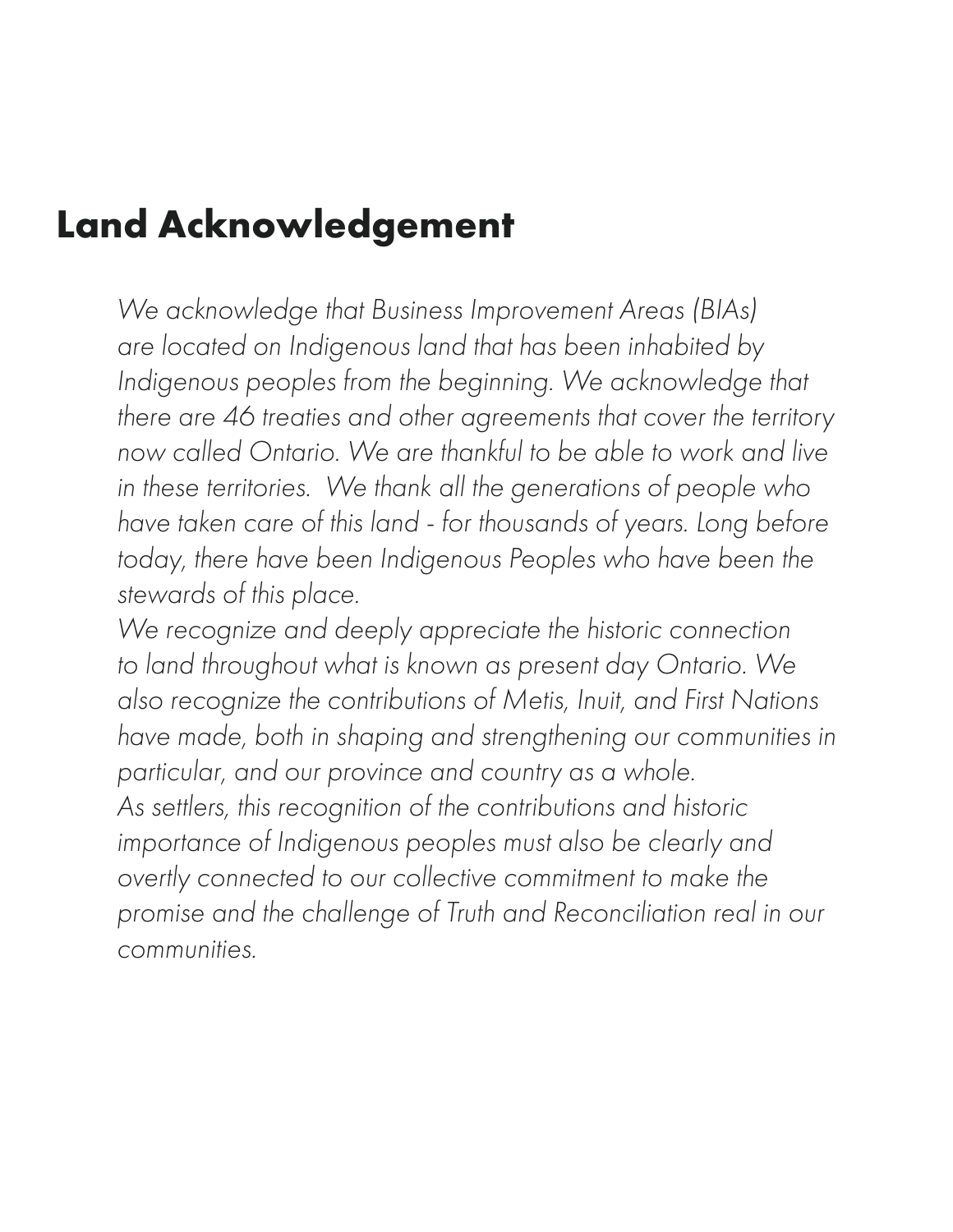# **Contents**

| How to Get Up-to-Speed on Homelessness In Your Community1                                           |  |
|-----------------------------------------------------------------------------------------------------|--|
|                                                                                                     |  |
| Talk to Non-Profits That Deliver Homelessness and/or Housing Stability Services1                    |  |
|                                                                                                     |  |
|                                                                                                     |  |
|                                                                                                     |  |
|                                                                                                     |  |
| Why Can't People That Are Homeless In The BIA Just Be Taken To A Place                              |  |
|                                                                                                     |  |
|                                                                                                     |  |
|                                                                                                     |  |
|                                                                                                     |  |
| People Displaying Behaviours that Lead You to Believe they May Have a Mental Illness (e.g. Auditory |  |
|                                                                                                     |  |
|                                                                                                     |  |
|                                                                                                     |  |
|                                                                                                     |  |
|                                                                                                     |  |
|                                                                                                     |  |
|                                                                                                     |  |
|                                                                                                     |  |
|                                                                                                     |  |
|                                                                                                     |  |
|                                                                                                     |  |
|                                                                                                     |  |
|                                                                                                     |  |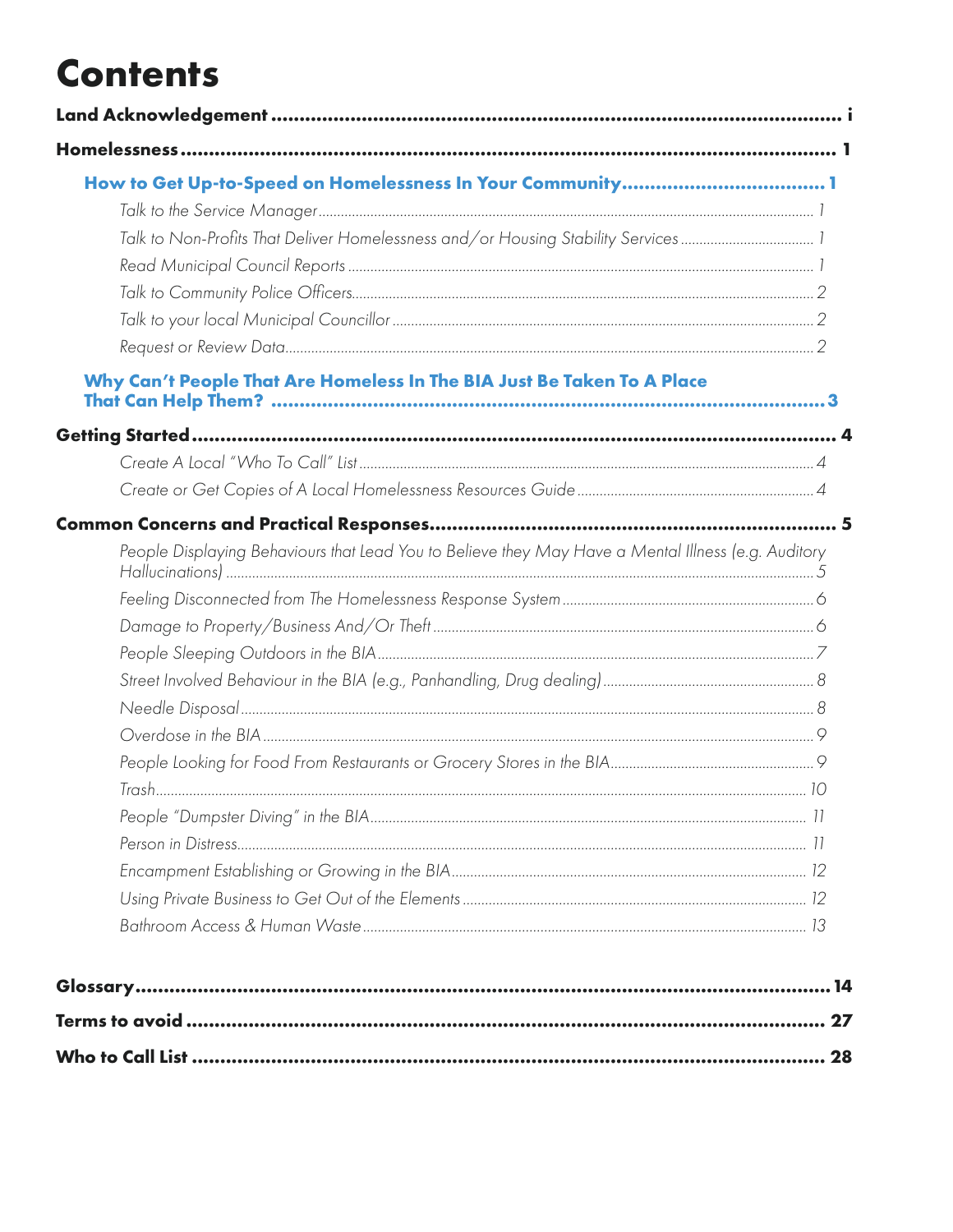# **Homelessness**

## **How to Get Up-to-Speed on Homelessness In Your Community**

There are several ways you can get up-to-speed on homelessness in your community and sometimes just the service area that encompasses your BIA. A combination of these will probably give you the best understanding of how many people are experiencing homelessness, how many people are sheltered nightly, how many people are contacted by street outreach, and how many people experiencing homelessness have exited for housing and are being supported. You may also want to know how much money is being invested in the response to homelessness in your community, and what that money is being spent on.

### *Talk to the Service Manager*

This is often the best starting point. There is usually one or more staff people of the Consolidated Municipal Service Manager (urban and suburban centres predominately) or District Social Services Administration Board (mainly smaller communities and rural areas) whose job it is to help develop the Community Plan detailing the homelessness response, monitor performance of contracted non-profits, collect and report data, convene meetings of the sector, and, create policy. Much of this work is then presented to decision-makers like a Municipal Council at set intervals, with recommendations. Developing a working relationship with the staff that perform the functions of the Service Manager is a way to both stay connected and have influence. If you do not know who the Service Manager is in your community, consider asking your Municipal Councillor or a local non-profit organization that serves people experiencing homelessness.

## *Talk to Non-Profits That Deliver Homelessness and/or Housing Stability Services*

To get an "on-the-ground" perspective of the service response in your community, determine which non-profits that serve people experiencing homelessness or supporting formerly homeless persons in housing overlap with the boundaries of your BIA. Some non-profits serve an entire community, while others serve geographical areas within a community. Street outreach, shelter, and drop-ins can all be important connection points. Make sure you are speaking with the service provider that can best provide you information, education, and their perspective. For example, asking a shelter about street homelessness is often pointless, as shelter staff may never leave the building and do all of their work indoors. The better course of action to gather this type of information would be to contact a street outreach provider.

## *Read Municipal Council Reports*

Funding announcements that impact a municipal budget, contract awards to non-profits along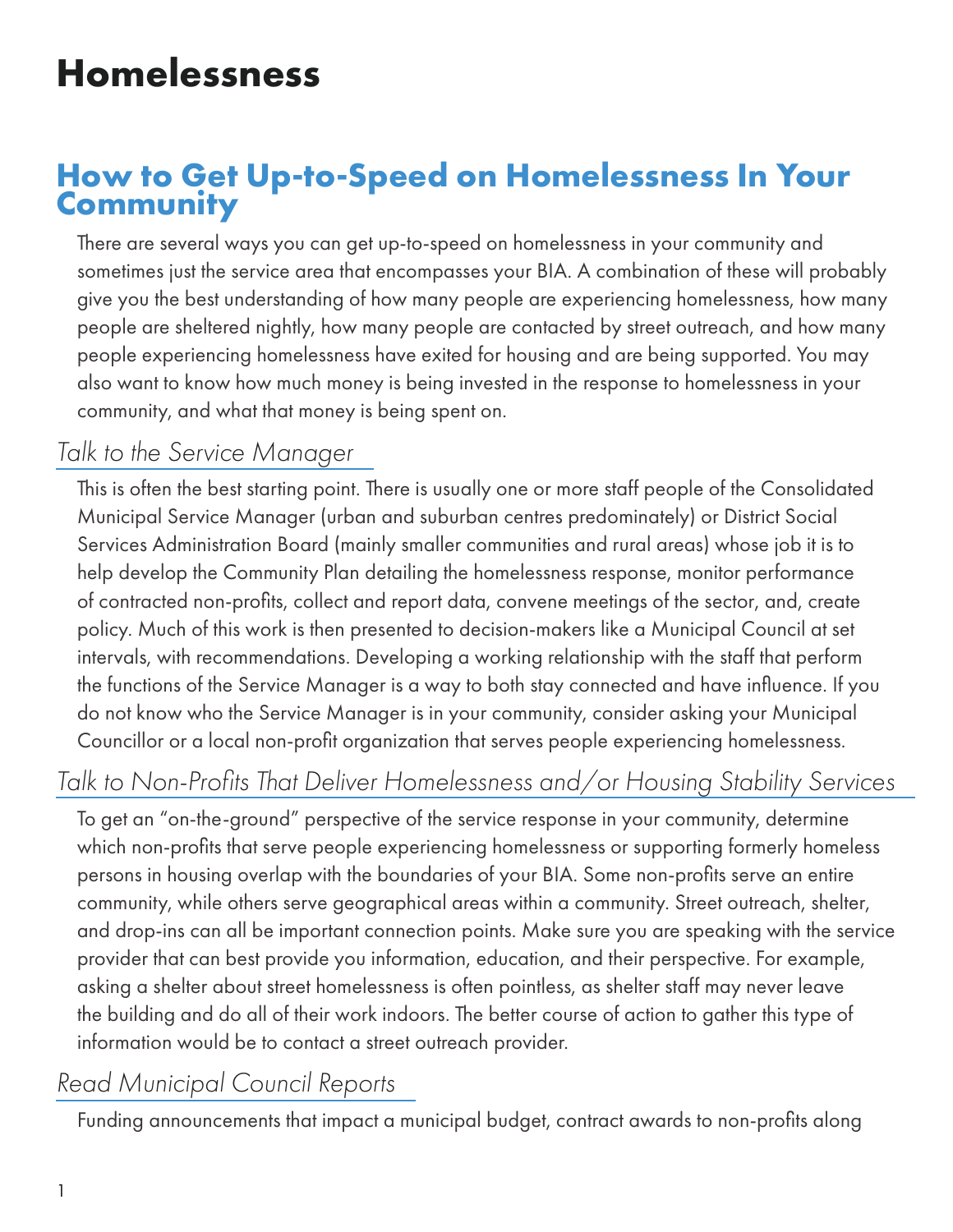with their performance are often reported to a municipal council. You can get a hold of reports from the past few years related to funding announcements, funding decisions, and performance, and get up-to speed on the investment and services in your community. Many of these reports also highlight issues that the municipality or non-profit service providers are facing, and where there are pressure points in the system.

## *Talk to Community Police Officers*

Community police officers are often the "go to" source when homelessness is visible in a community and businesses or residents have questions. Reaching out to the officers can be a great way to understand what police are seeing and any pressure points they face in doing their work. Police may or may not be connected into the broader system of services and supports to people experiencing homelessness, and may or may not be aware of the strategy and array of services available to support people experiencing homelessness.

## *Talk to your local Municipal Councillor*

Municipal Councillors can be an entry point into building connections and getting information on the homelessness response in your community. A Municipal Councillor can likely connect you to the staff responsible for day-to-day administration of homelessness programs. A Municipal Councillor can also likely connect you to the most appropriate police officers responsible for patrol and engagement in the BIA. If a Municipal Councillor does not immediately have the Municipal Council reports on hand where homelessness was discussed, they can likely connect you to the clerk to help locate those reports.

## *Request or Review Data*

Communities that receive provincial Community Homelessness Prevention Initiative (CHPI) money or federal Reaching Home money are required to report data. This may be in municipal council reports, or on a website, or reported out through dashboards that are updated on a regular basis. Some communities, like those participating in Built for Zero Canada have detailed data on things like inflow (new people experiencing homelessness) and outflow (how many people exited homelessness for housing). Take a look at outputs like how many contacts there were in street outreach, how many beds were filled in shelter, or how many meals were served in a dropin centre and also examine outcomes like the difference the investment in services has made in helping people exit homelessness and remain housed. In addition, the following three data points can help you get up-to-speed on system performance: what is the mean and median length of time a person experiences homelessness; how many people experiencing homelessness were assisted in getting housed or reuniting with friends/family in housing; and, of those who were assisted with housing, how many returned to homelessness.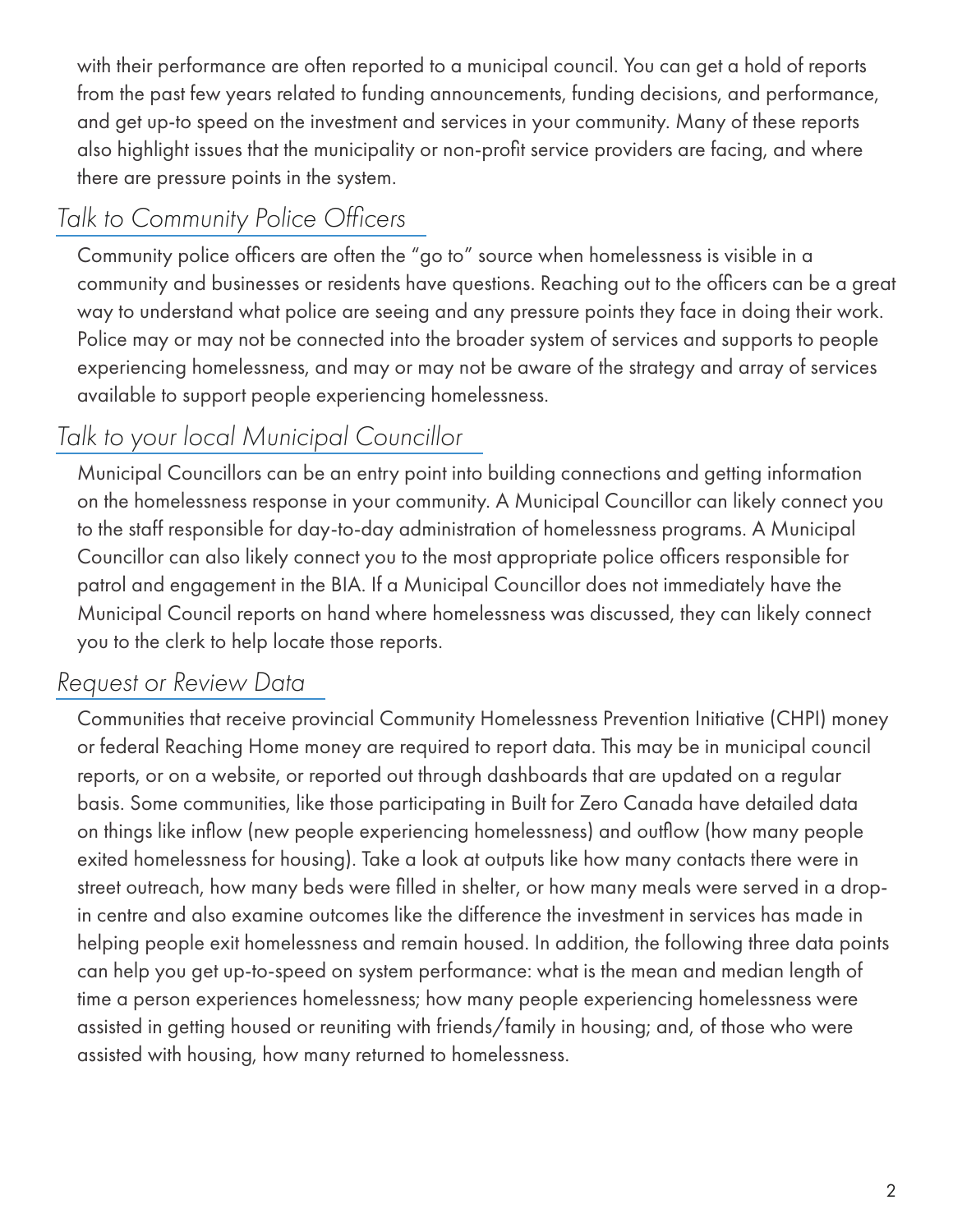## **Why Can't People That Are Homeless In The BIA Just Be Taken To A Place That Can Help Them?**

Variations of this question come up a lot, usually from a place of both frustration and compassion. People experiencing homelessness (or at least thought to be homeless) are often encountered in the BIA. Some people, especially to a non-social worker, seem unwell. Customers, patrons and BIA members can be upset, bothered, concerned, or worried about people experiencing homelessness in the BIA and want to make sure people are being supported and served, and that they have access to food and a safe place to stay at night.

It is important to note that services to people experiencing homelessness are voluntary. There is no legal mechanism to force people to go to a service, use a service, or stay inside a homelessness serving facility. Even if it was legal, it would be ethically dubious. One of the hallmarks of the service work is empowering people experiencing homelessness to make choices and decisions about his/her/their own life. While trained professionals in the field know how to make use of assertive outreach and motivational interviewing as techniques in engagement, and many in the industry are persistent in problem-solving and charismatic in their engagement, the person that is experiencing homelessness has to make an informed decision to receive services.

There is only one exception to this rule and that is if the person experiencing homelessness is a clear danger to themselves or others. The Mental Health Act sets out the powers and obligations of psychiatric facilities in Ontario. The Act governs how admissions are done, the categories of admissions, as well as directives around assessment, care, and treatment. The Act also outlines the powers of police officers and Justices of the Peace to make orders for an individual - who has to meet certain criteria - to undergo psychiatric examination by an appropriate mental health professional. Patient rights are also referred to, including procedural details such as rights of appeal to the Consent and Capacity Board.

Being homeless is not illegal. Going back to 1994, the Courts have determined elements of vagrancy laws were unconstitutional because they interfered with life, liberty, and security of the person. Some of the behaviours exhibited by people experiencing homelessness or activities required for day-to-day survival may be subject to other laws or by-laws, but simply being without a permanent place to live does not render a person without rights, nor does it nullify the Canadian Charter.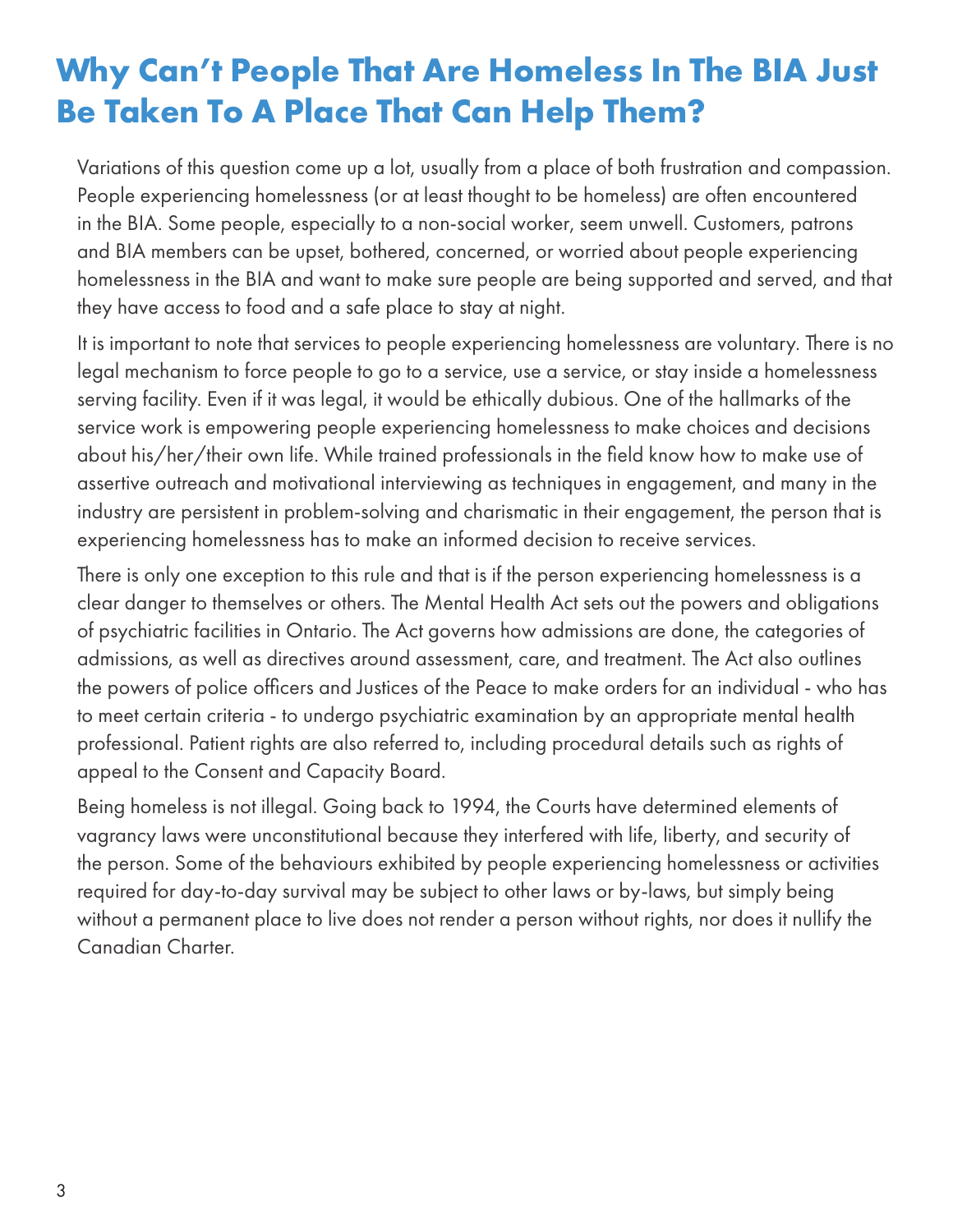# **Getting Started**

## *Create A Local "Who To Call" List*

To some degree, the actual person, governmental department or non-profit to call will vary from community to community throughout Ontario. At the local level, it can be very helpful to have a list of who to call in the event of some common occurrences in the BIA. Some of the more helpful contacts to have at the fingertips of the BIA are:

- □ Street Outreach
- $\Box$  Needles/Sharps
- $\Box$  Human Waste
- $\Box$  Mobile Crisis Team
- $\Box$  Harm Reduction Team
- $\Box$  Garbage/Abandoned Belongings
- $\Box$  Non-emergency Police
- □ Non-emergency Community Paramedics

## *Create or Get Copies of A Local Homelessness Resources Guide*

Some communities already have a resource guide for people experiencing homelessness. If a community does not have one, or the existing one is not specific to resources in or near the BIA, consider preparing this essential information for BIA members and/or people experiencing homelessness encountered in the BIA. The resource guide should include:

- $\Box$  Location of shelters and how to access the shelters (for example: do people just show up or do they need to go through a centralized intake point?)
- $\Box$  Location of meal programs by day(s) of the week and/or other resources that make food available
- $\Box$  Location of drop-in centres and hours of operation
- $\Box$  Location of housing help resources and/or Coordinated Access points
- $\Box$  How to contact street outreach providers
- $\Box$  Location of public washrooms
- $\Box$  Location of public showers and hours of availability
- $\Box$  Location and operating hours of warming/cooling centres
- $\Box$  How to access harm reduction supplies and/or where a safer injection site is located

For most of the above services, a map of availability in and near the BIA can be really helpful. Some of the services may change hours of operation or even location of services during the year. As such, if preparing the resource guide, focus on sharing the information and being able to update it regularly rather than a glossy product that may become outdated not long after printing.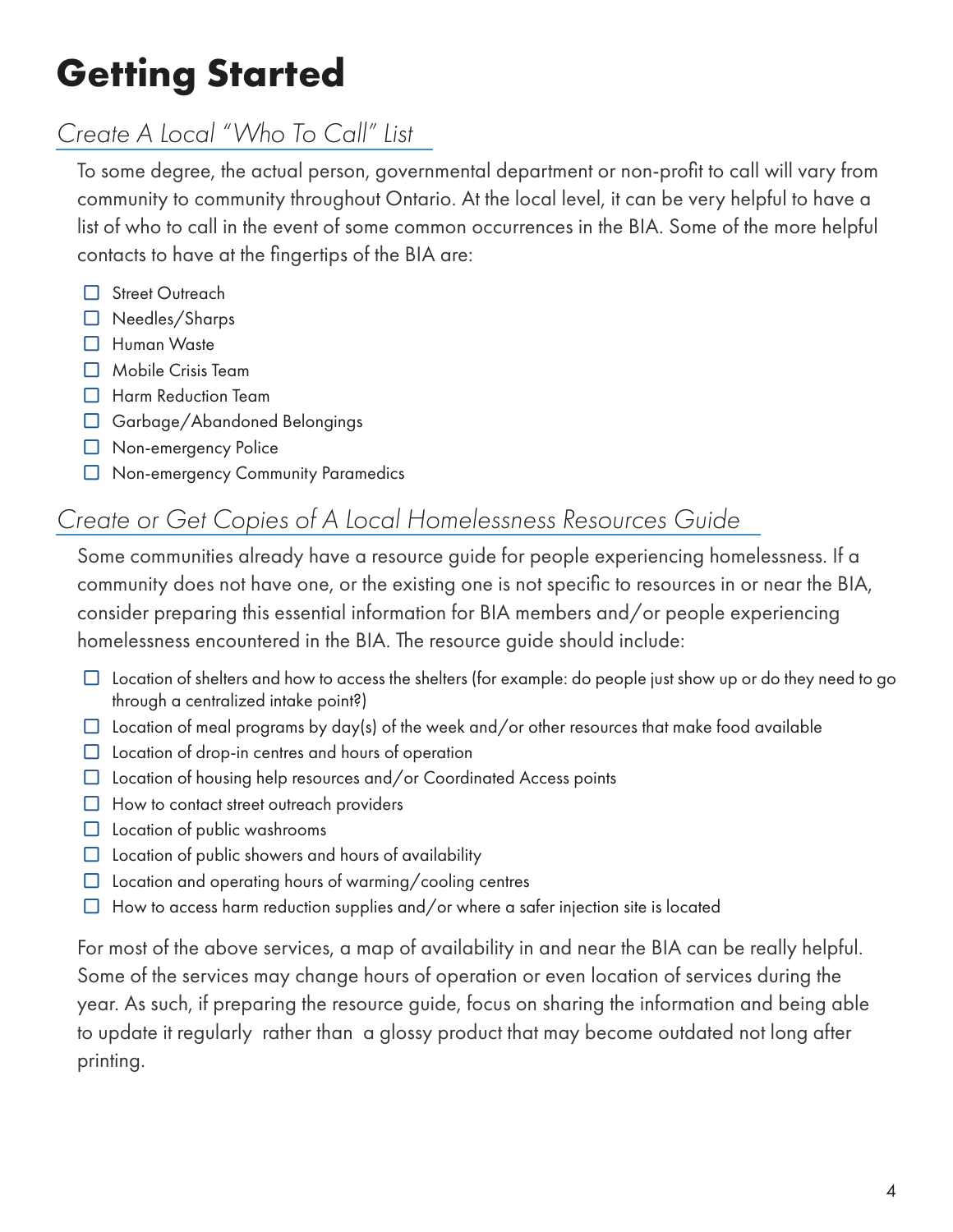# **Common Concerns and Practical Responses**

## *People Displaying Behaviours that Lead You to Believe they May Have a Mental Illness (e.g. Auditory Hallucinations)*

If you are concerned about the welfare and safety of a person because of their perceived mental state, or are concerned about the welfare of staff, business owners and patrons in the BIA because of the behaviour of a person seems abnormal, here are some considerations:

- $\Box$  If your community has a crisis intervention team (usually a mental health professional paired with law enforcement), activate that response. If that doesn't exist in your community, and the person is in active distress and you are worried they may harm themselves or others, call 911.
- $\Box$  Educate yourself and fellow BIA members on the Mental Health Act to better understand when, and under which conditions, the Act can be used, and what happens when it is used. It can be frustrating to some people to learn what is possible and not possible under the Act, but it is better to have the knowledge than be frustrated that nothing is being done.
- $\Box$  If you feel safe, and a crisis response is not necessary, but you are still concerned, consider the following:
	- **•** Ask the person if they are okay or need help.
	- **O** Get the person a cup of water and perhaps a snack.
	- Ask if there is anyone you can contact for them.
	- Ask a bystander or coworker to stay with you.
- $\Box$  Consider a "See Something, Say Something" mentality e.g. if this was your elderly grandmother, would you feel comfortable leaving her in the situation? If you are concerned about exposure, health issues, or other factors, you should act as if the person is someone you care about. If you see someone in danger, say something. You could very well save their life!
- $\Box$  If you are worried about contacting law enforcement, follow the resources you have found through the Service Manager or your contacts with non-profit service providers. Service providers don't want to have people in unnecessary law enforcement situations either, so make a call, if you are able.
- $\Box$  Explore if a partnership with the non-profit sector and the municipality makes sense to offer mobile hygiene facilities. These are normally showers and toilets on trailers that can be temporarily located for part or all of a day, at set intervals. It won't resolve all bathroom issues, but it can help.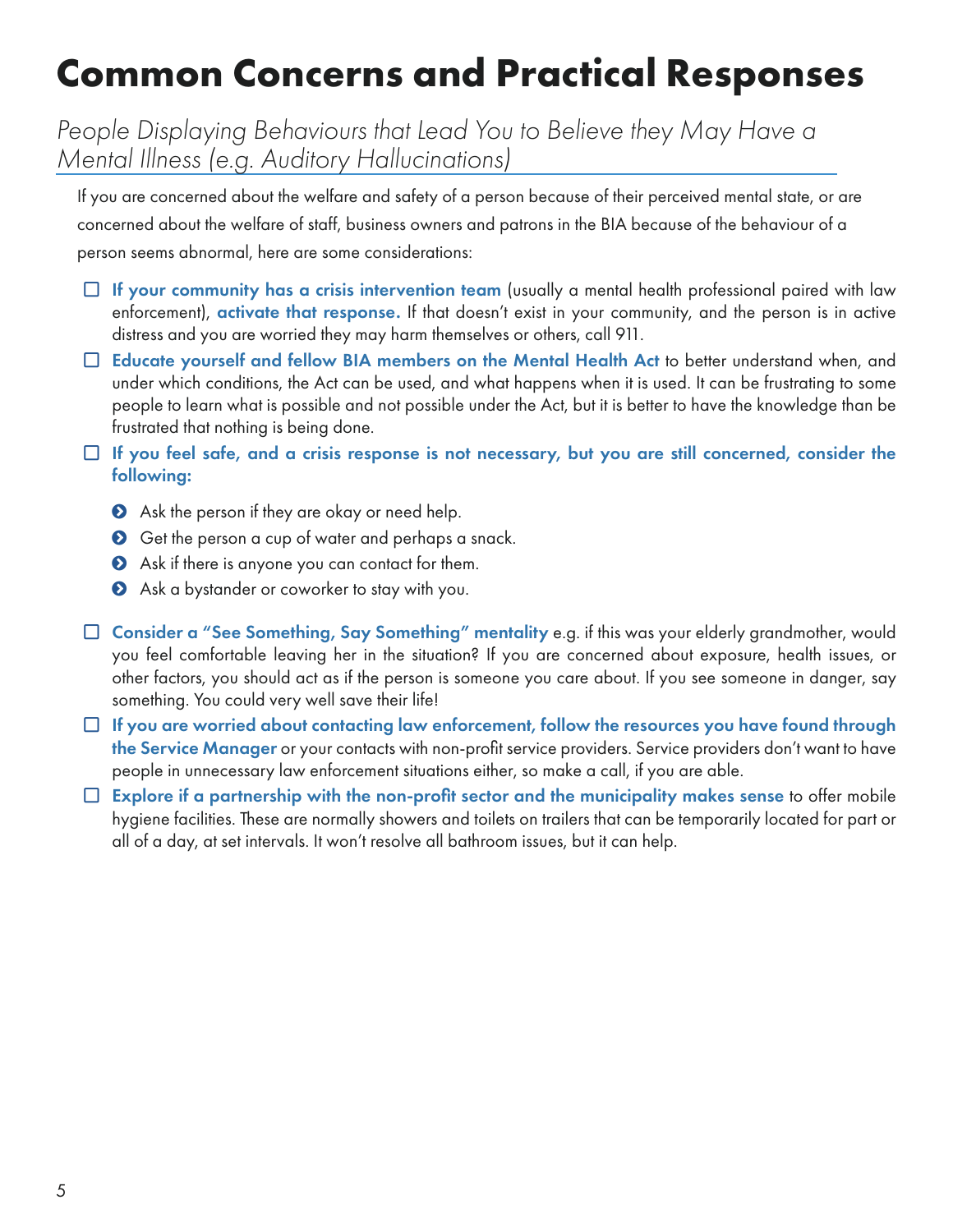If the BIA is feeling disconnected from the homelessness response system, try one or more of the following:

- $\Box$  Meet with the Service Manager
- $\Box$  Meet with non-profit homelessness service providers in the BIA
- $\Box$  Inquire whether or not there is a community resource guide for people experiencing homelessness. If one exists, get copies for yourself and fellow BIA members.
- $\Box$  Inquire how to get a seat on the Community Advisory Board (if your community receives federal Reaching Home funding), and/or, how to attend Community Advisory Board meetings.
- $\Box$  Read reports made to your Municipal Council pertaining to homelessness.
- $\Box$  Convene a meeting with the Service Manager, relevant non-profits and community police officers so that all parties are in the same room together to talk about homelessness in the BIA and the response.
- $\Box$  Attend a Council meeting where homelessness matters are being discussed, and make a presentation outlining the BIA concerns, where you think there are opportunities, and how the BIA can assist in realizing strategic objectives related to the homelessness response.
- $\Box$  Meet with staff involved in Coordinated Access in your community to better understand the process from engagement through to realizing housing and supports.
- $\Box$  Invite the Service Manager to a meeting of the BIA to outline the community investment, response and results.
- $\Box$  If your community has a centralized phone number for activating a street outreach response, make sure it is known to all BIA members, and used regularly.
- $\Box$  Talk with people experiencing homelessness that live or spend time in the BIA about the services they use, the services they like or do not like, and what they feel they need to exit homelessness for housing.

## *Damage to Property/Business And/Or Theft*

- $\Box$  Damaging property or a business, as well as theft, are illegal and police matters. The homelessness response system is not equipped to intervene in these types of situations other than providing alternative service opportunities. However, law enforcement has considerably more tools at their disposal. Consider the following:
- $\Box$  If theft is directly related to procuring items for day-to-day existence, work with local non-profits and the Service Manager to organize how those items can be made available to people that are homeless or street involved in ways that the individual does not need to interact with a business to get the item.
- $\Box$  If you actively see a person damaging a property or building, or engaging in theft, take the same measures you would take if any person did the same thing, regardless of housing status.
- $\Box$  Work with community police to outline your concerns about damages and theft. Ask what they can do to enhance their response and help stop this from occurring.

If there are certain areas like back alleys being vandalized, consider whether or not there are other security measures like cameras or lighting that can better protect the property. An audit with police or other safety professionals can often assist in this regard.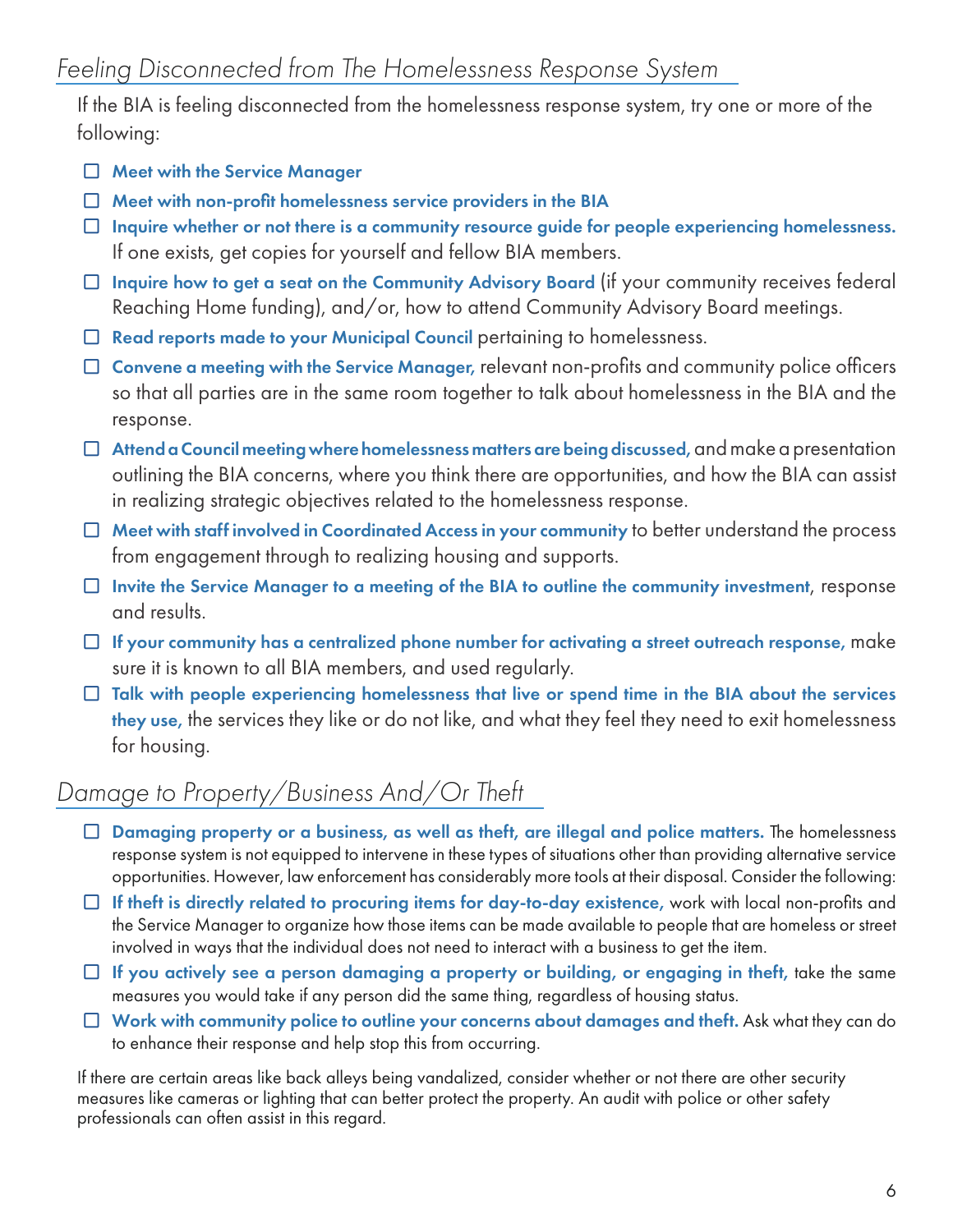## *People Sleeping Outdoors in the BIA*

When people are sleeping outdoors in the BIA, you may feel concerned about them and their welfare. It is also possible that where people are sleeping directly impacts the business, such as sleeping directly in front of the doorway leading into the shop. Here are some actions you can consider:

- $\Box$  Ask yourself: is this a life threatening situation? Is it freezing/too hot outside and the person is at risk of exposure? Is the person in imminent danger if they stay in this place? Consider these situations to be exactly like any other person found in distress in the BIA - homeless or not.
- $\Box$  If you feel safe to do so, check to see if the person is conscious or having a health emergency. You can do this verbally, keeping a safe distance, and speaking loudly. If the person is unresponsive, the most appropriate action is usually calling 911.
- $\Box$  Invite the Service Manager to do a walk-through of the BIA with you and fellow members to see where people are sleeping or hanging out, and request a service strategy to increase staff presence and engagement in the BIA, as resources allow.
- $\Box$  Inquire of your local Municipal Councillor whether the community has a protocol or process for responding to people experiencing homelessness that sleep outside and/or serving people living in encampments. If there is one, learn what the process is for increasing services and escalating concerns.
- $\Box$  If you have a street outreach provider, do a walk through the BIA with them and your fellow members. Be specific about the times of day people thought to be experiencing homelessness are encountered, and where. The more information you can provide, the easier it is for the street outreach provider to time their engagement in the BIA, and the approach they will use for engagement.
- $\Box$  If people thought to be experiencing homelessness are on private property, the response will be different than if people are on public property. For private property owners, educate them on what is possible related to trespassing and enforcement.
- $\Box$  Thinking of getting a security detail to monitor the BIA after hours to try and keep people away from sleeping in the BIA? A better approach may be to invest the same money in a dedicated street outreach professional or trained peer support worker to do the engagement. People that work in the sector are probably better equipped to engage, navigate available resources, and help people connect to services than a security guard.
- $\Box$  Have a reasoned conversation with the individual(s) experiencing homelessness in the BIA about where they sleep, if it is impacting entry or exit from a business. Outline your concerns with access to the building. Ask whether there is another place they would feel safe sleeping that does not impede access to the business.
- $\Box$  Host a community meeting between the BIA and all people sleeping in the BIA (or as many as possible). Outline your concerns as a BIA member and ask them how they can work with you to resolve the concerns.
- $\Box$  Avoid use of environmental measures like music overnight, ground spikes, sprinkler systems, or flashing lights. These measures can result in negative reactions and create an adversarial relationship.
- $\Box$  Help advocate for additional support or housing resources in the community, if warranted. Sometimes it isn't that the homelessness response sector doesn't want to help or deliver programming, it's that they lack the human resources or funding to deliver the services needed. Start as allies, finding common ground. Try not to make assumptions on what the service provider can/cannot do.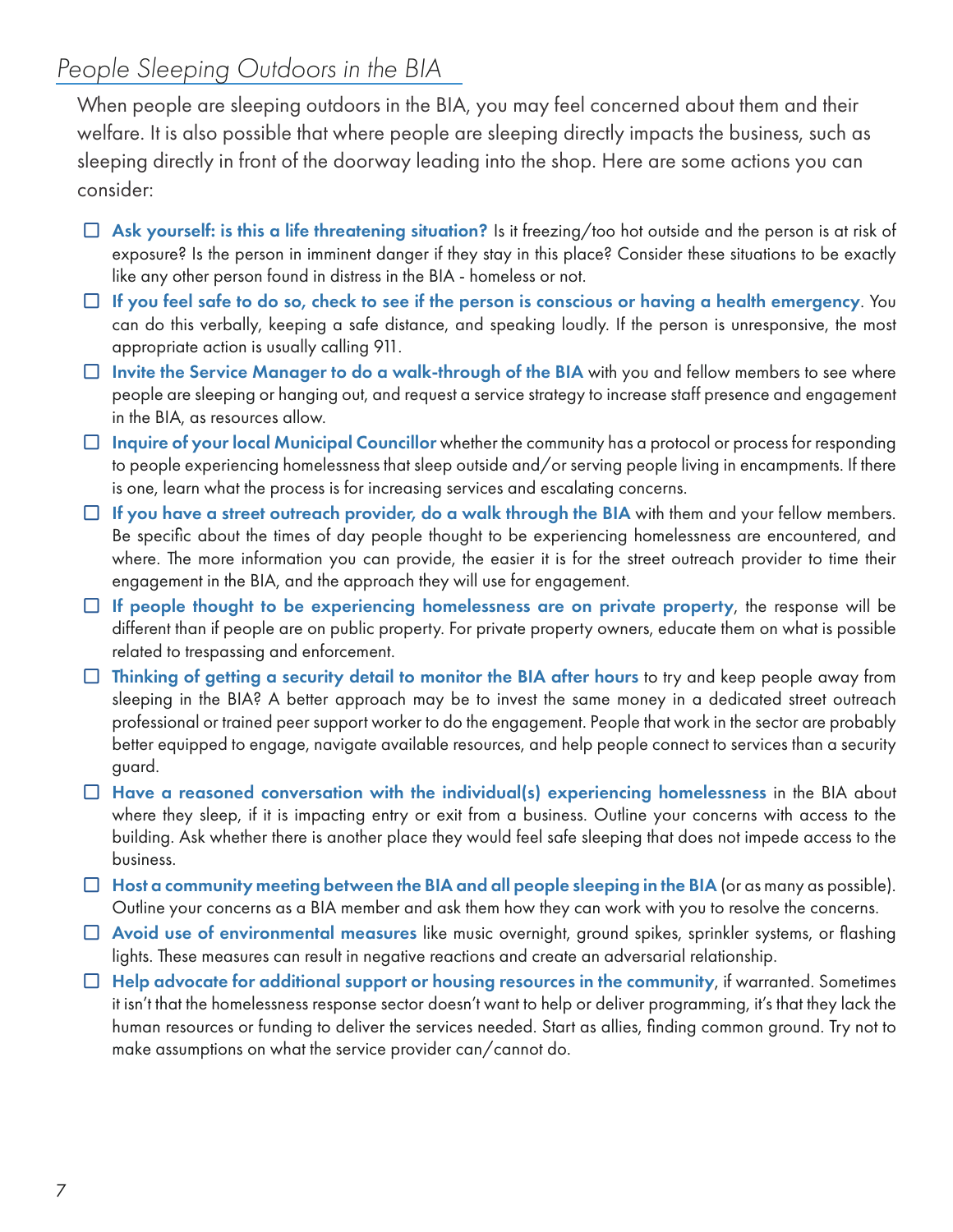## *Street Involved Behaviour in the BIA (e.g., Panhandling, Drug dealing)*

Street involved activity can be unsettling for people who work or shop in the BIA. Some street involved behaviours are legal, while others are not. Sometimes it is how the activity is done that determines the legality. For example, asking people for money is not illegal, but stopping traffic to request money is not legal.

- $\Box$  Get copies of, or create, a resource guide that can be distributed to people engaged in street involved behaviour in the BIA.
- $\Box$  If there are clearly illegal activities like drug dealing, work with police to determine what their response will be. These types of activities are outside the purview of homelessness service providers.
- $\Box$  If there are activities that seem to violate local by-laws, work with your municipal enforcement to understand how they go about investigating and responding to by-law violations. Ask how municipal enforcement integrates their response with social service providers - otherwise enforcement of by-laws can become adversarial and make it more difficult to resolve the situations.
- $\Box$  Host a forum for fellow BIA members to engage in conversation with service providers, first responders, and people experiencing homelessness in the BIA to discuss your concerns, as well as to better understand the underlying reasons why people are engaged in this behaviour and why they are doing so in the BIA. Try to listen so as to understand. You may gain more traction helping people experiencing homelessness advocate to have their needs met (and then they vacate the BIA) than going solely down an enforcement route, which is unlikely to get a long-lasting, desired effect.
- $\Box$  Hire BIA ambassadors that are people with lived experience to engage with people that are participating in street involved activities to have empathetic, peer-to-peer conversations about what is happening, why, how it impacts others, and what can be done.

## *Needle Disposal*

Whether for medical purposes or the use of injecting substances, needles present a hazard within the BIA if not disposed of properly. Here are some things you can do:

- $\Box$  Ensure there are bio-hazard containers readily available throughout the BIA, and in public restrooms in or near the BIA. Consider providing smaller bio-hazard containers to specific people experiencing homelessness in the BIA that are known to inject substances. Ensure there is regular pick-up and replacement of the biohazard containers. Your local public health department, harm reduction service providers, street outreach providers, or a peer recovery program can often help with this, as can your local municipal Councillor.
- $\Box$  Map out all of the locations in or near the BIA where there is safe needle disposal. Sometimes people just don't know where to go to put used needles.
- $\Box$  Meet with people experiencing homelessness or are street involved in the BIA as part of a community meeting on the issue of needle disposal. Clearly and calmly outline your health and safety concerns with needles being left behind. Ask how you can support the people that use needles to more frequently dispose of them.
- $\Box$  If you have a clean-up crew that involves people with lived or living experience, make sure they have the knowledge and equipment to safely pick up and dispose of needles found in the BIA.
- $\Box$  Host a harm reduction seminar or workshop for your BIA members with the help of public health or a harm reduction service provider. Allow them the opportunity to outline how and why they deliver harm reduction. Ask them for strategies to reduce unsafe needle disposal in the BIA, and how you can work together to help achieve those aims.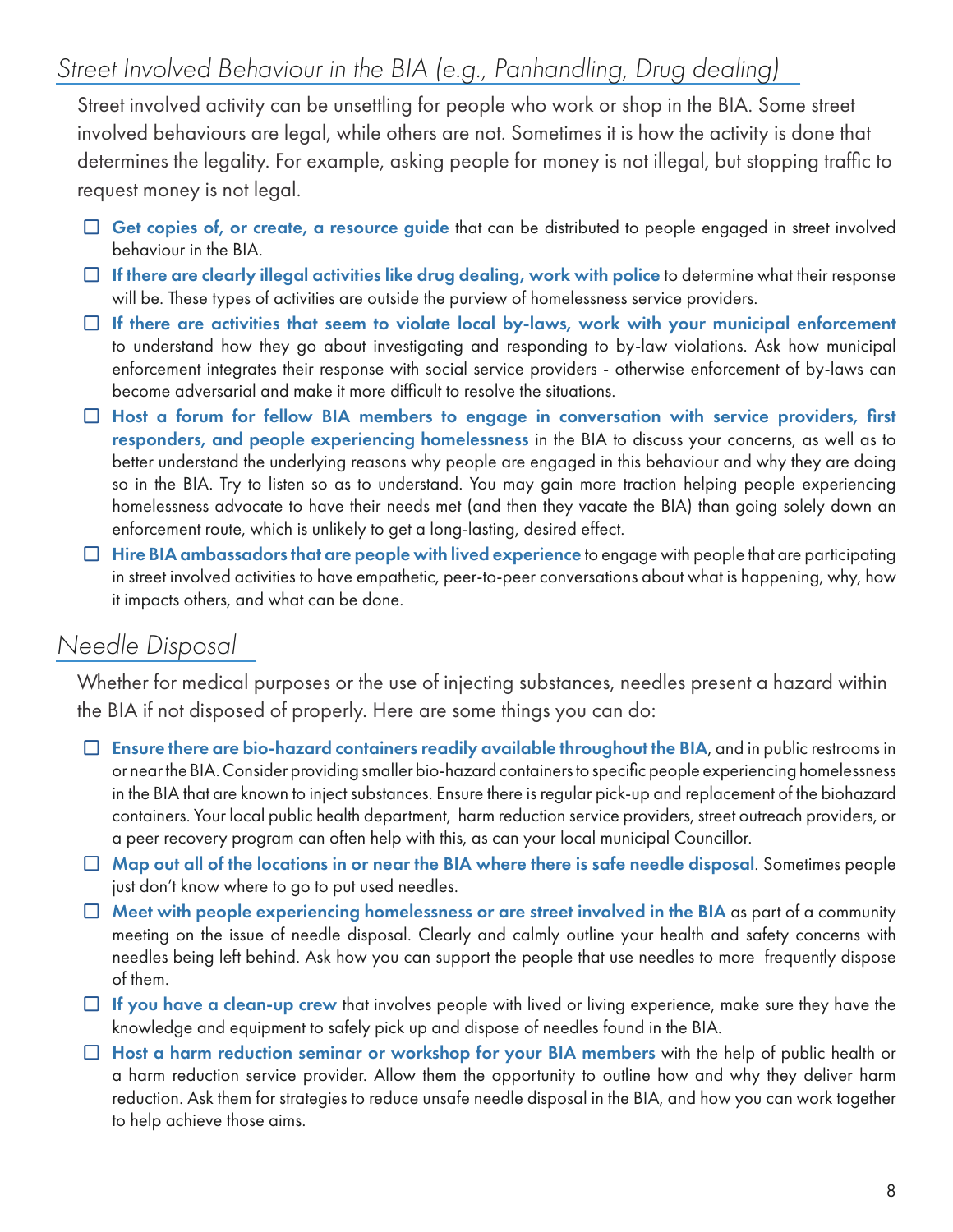## *Overdose in the BIA*

It can be distressing to see or know that people who use substances are overdosing in the BIA. Here are some things you can try:

- $\Box$  If someone is actively overdosing, unconscious, or it looks to be a health emergency, call 911 immediately.
- $\Box$  Advocate to local elected officials, the Service Manager, and/or, Public Health for a safer consumption site where people can use while being supervised and supported.
- $\Box$  Consider organizing Naloxone training for fellow BIA members including how to administer it.
- $\Box$  Prepare or request a resource guide on supports for people that use substances, from harm reduction programming in or near the BIA, to treatment and recovery options.
- $\Box$  Request overdose data from first responder engagement in or near the BIA to understand the full extent of the issue.
- □ Consider, if resources allow, and overdoses are a massive issue in the BIA, requesting that harm reduction or addiction experts integrate with street outreach resources or do their own street outreach in the BIA. Ideally, this would occur for a period of at least two weeks to start, to get a handle on the extent of substance use in the BIA, concerns of people that use drugs, and how we can work cooperatively (businesses, service providers, and people that use drugs).

## *People Looking for Food From Restaurants or Grocery Stores in the BIA*

- $\Box$  Food insecurity can be an issue for people experiencing homelessness in some communities. Other communities have a robust network of meal programs and food banks. Depending upon your community, consider the following:
- $\Box$  Determine whether the restaurants or grocery stores see the request for food as an issue. If it isn't an issue for them, there may be nothing for you to do. Distribution of food is a personal choice. It is not illegal to make food available to people.
- $\Box$  Consider approaching the person to see if they need assistance. If someone is looking for food, provide the community resource guide that should include meal programs and food access.
- $\Box$  If the issue is transportation from the BIA to where meals or food is available, work with a street outreach provider or the Service Manager to explore options for people to get to the programs.
- $\Box$  Consider working with your local food bank to create a satellite access and distribution opportunity within the BIA. This often looks more like a community pantry than a full-blown food bank. This could be securing a vacant, usable space in the BIA, or delivered through mobile services like a van stocked with food available at certain times/days.
- $\Box$  Ask the street outreach provider if they offer emergency food assistance while doing their work. If so, determine how people in the BIA can access that assistance, instead of going to restaurants or grocery stores.
- $\Box$  Develop consistent and informational talking points in response to requests for food, if it cannot be provided on site. For example, "Sorry, we are unable to provide food; however, I can provide you with some information about meal programs in the community, if you would like."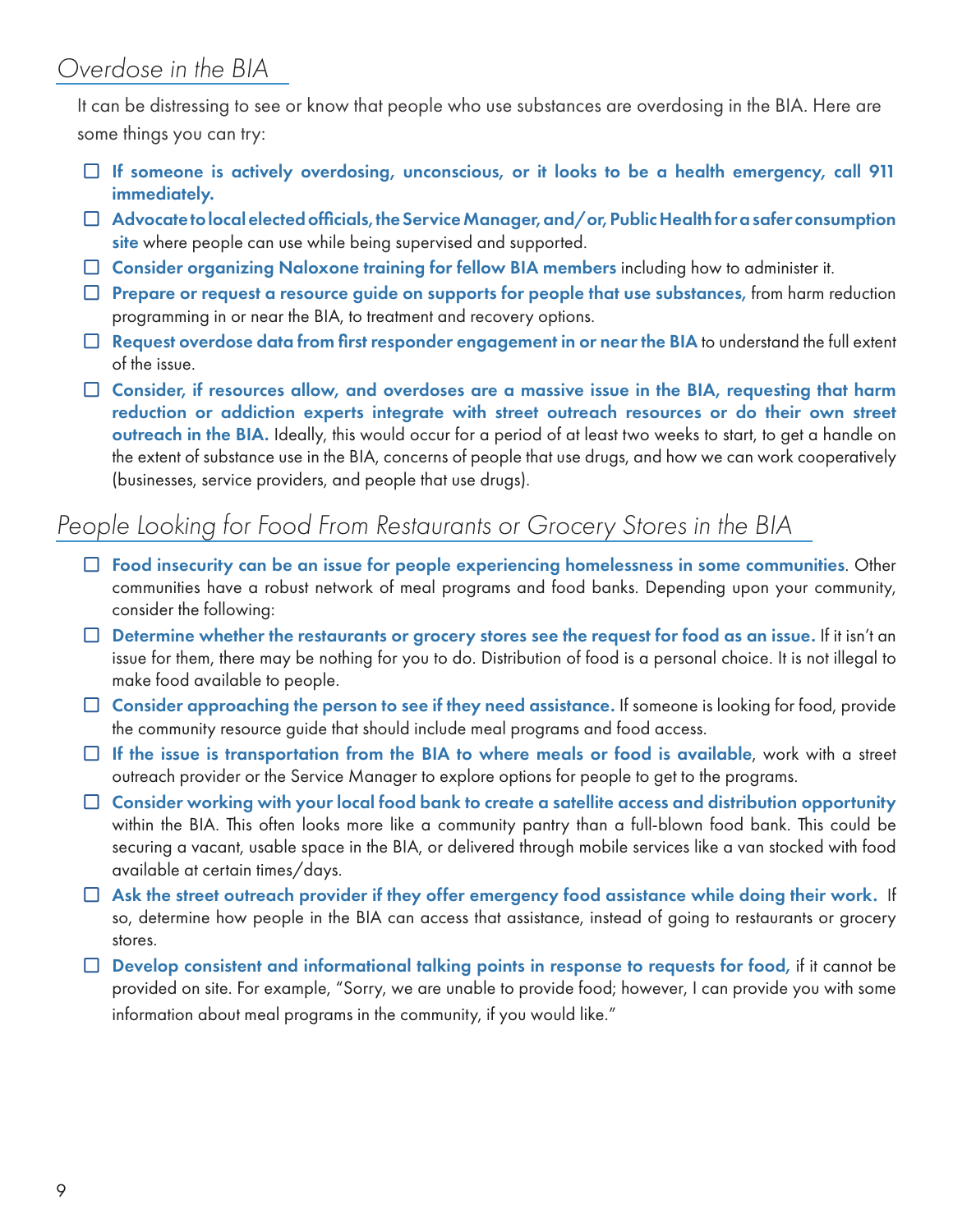### *Trash*

Concerns about trash in the BIA, especially related to where people experiencing homelessness or are street involved, live or congregate is a frequent concern. Some of the things you can try are:

- $\Box$  Create a social purpose enterprise with a local non-profit. They hire people to do trash collection and clean-up in the BIA on a daily or regular basis. People get meaningful work. You get a cleaner BIA.
- $\Box$  Host regular BIA clean-up days at set intervals (e.g., every two weeks) to do a deeper dive into cleaning up the BIA. For people experiencing homelessness or are street involved in the BIA, invite them to participate.
- $\Box$  Provide equipment to take care of trash to people experiencing homelessness or are street involved in the BIA. It is hard to take care of trash if you don't have a garbage bag, a broom, or know which dumpster or trash receptacle to put the trash in, once cleaned up.
- $\Box$  Ensure there are a sufficient number of trash cans or dumpsters in the BIA that are accessible to people that need to get rid of trash.
- $\Box$  Work with your local municipal Councillor and municipal staff to discuss trash issues, the frequency of publicly funded trash clean-up and pick-up in the BIA, and whether or not it is sufficient for the BIA.
- $\Box$  Work with non-profit service providers in the BIA to collectively create a Good Neighbour policy that includes routine examination of trash, its impacts, and what needs to collectively be done to keep the BIA cleaner.
- $\Box$  Involve municipal enforcement if there is an ongoing issue with illegal dumping or trash scattered in the BIA and determine what solutions they recommend to decrease or resolve the issue.
- $\Box$  If personal belongings seem to be abandoned in the BIA, consider how long they have been abandoned. A couple of hours without seeing a person with their belongings may just mean the person is currently elsewhere. However, abandoning items for a day or more can be a sign that the person has moved on. Work with street outreach to determine if the person is coming back, (for example, if the person is currently hospitalized or incarcerated for a short period of time). If no one knows the whereabouts of the person and the belongings have been left behind for 48 hours or more, considering implementing a multi-stakeholder protocol. Steps in that protocol may include:
	- **•** Street outreach or another service provider scan belongings (without touching the belongings) for personal effects and valuables like money, medication, or identification that is in plain sight.
	- **O** Often these services will store items like these for a temporary period of time. It is also possible another service organization like a drop-in centre may store items of value on a temporary basis.
	- **O** Once personal effects and valuables have been scanned for items of value in plain sight, consider having a notice posted by municipal enforcement or the service provider that the belongings are considered abandoned and if not claimed within 24 hours will be removed on or after that time.
	- $\bullet$  Then, it is up to various municipal departments and enforcement to take care of removing the belongings that have been abandoned, subject to local by-laws and policies.
	- **O** If storage can be provided for a period of time after cleaning up all remaining belongings, that is recommended.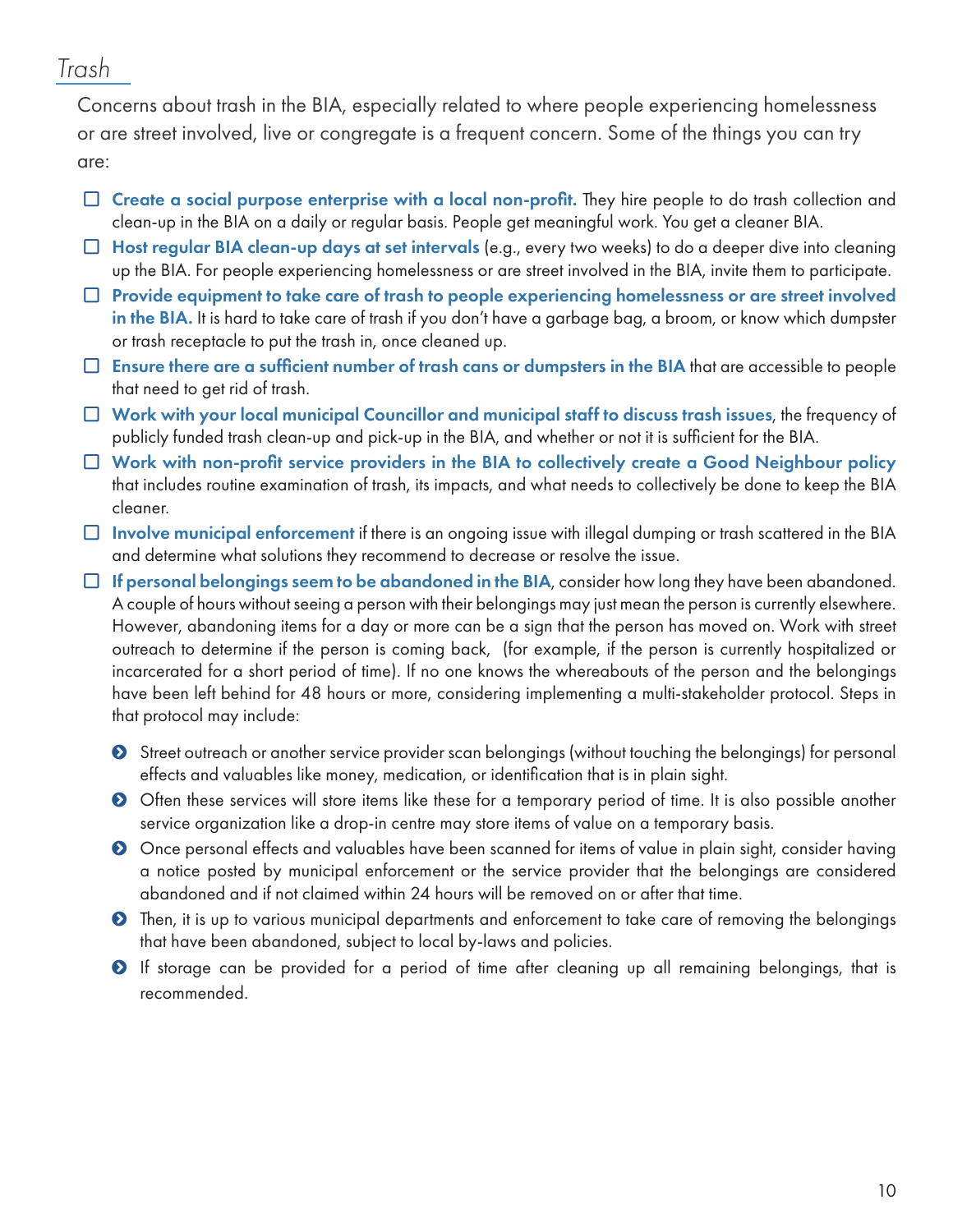## *People "Dumpster Diving" in the BIA*

People experiencing homelessness or are otherwise street involved, may "dumpster dive" for a host of reasons - from looking for food to identifying valuables that they may be able to use or sell. If "dumpster diving" is concerning to you and fellow BIA members, consider one or more of the following:

- $\Box$  Approaching the person to see if they need assistance. If someone is looking for food, this is an opportunity to connect with the resource guide to access the local food bank or meal service in town.
- $\Box$  Explore what parts of "dumpster diving" makes you or BIA members uncomfortable. While this situation can make people uneasy, consider whether or not this is a safety concern for you, your customers, or the business itself.
- $\Box$  Post signage on or near dumpsters that are frequented, outlining the availability of meal or food programs in or near the BIA.
- $\Box$  Engage with people that are doing the "dumpster diving," if you feel safe doing so, and ask why they are going into the dumpster. Try to be neutral and non-judgmental. See what need they are trying to fulfill by going into the dumpster. Redirect to other resources if there are alternate ways those needs can be met in the community.
- $\Box$  Track what times of day and locations where entry into dumpsters is happening most frequently. Request that street outreach workers engage at those locations/times of day to assist people.
- $\Box$  If people are sleeping in the dumpster, it can be very unsafe and result in death if trash is collected and they are inside. It is often engagement with police that is required if street outreach workers are unsuccessful at convincing people that the dumpster is not a safe place to sleep.
- □ Keeping dumpsters locked may have mixed results. Yes, it may keep people out of the dumpster, but it can also increase the visibility of trash in the BIA if people do not have access to dumpsters to dispose of trash. If you go this route, track the impacts on the broader issue of trash in the BIA.
- $\Box$  If people in the BIA are not going into a dumpster, but are going through municipal trash bins or business trash, the same strategies as noted above should be considered.

### *Person in Distress*

It can be disturbing or jarring to encounter a person in distress. It doesn't matter if they are homeless or not. If you see a person in distress, consider the following:

- $\Box$  Ask them if they need or require help. Based upon their answer, you can do any of the following:
	- $\odot$  Check the surrounding area for other parties to ensure the safety of the person and yourself.
	- $\odot$  Ask another bystander to stay with you, while you assist.
	- **O** Ask the person in distress if they would like you to call 911 or a family/friend to assist,
	- $\bullet$  Get the person a cup of water or a snack, if appropriate. Only do this if you do not feel that 911 needs to be called.
	- ĥ If the person does not respond, and assuming you feel safe to check, see if the person is conscious or having a health emergency. If so, call 911 immediately. If it is safe, do your best to wait with the person or stay nearby.
	- ĥ Is the situation life threatening? Is the person at risk of exposure if you do not assist? Is this person in danger if they stay in the situation because of traffic, weather, etc.? If the answer to any of these questions is yes, call 911 immediately.

Your community might have a crisis response team. This often takes the shape of calling a number and having a crisis response team attend to someone in distress. If there isn't a specific number, it may also be through police. Asking community police officers whether this resource exists and how to activate it can be helpful.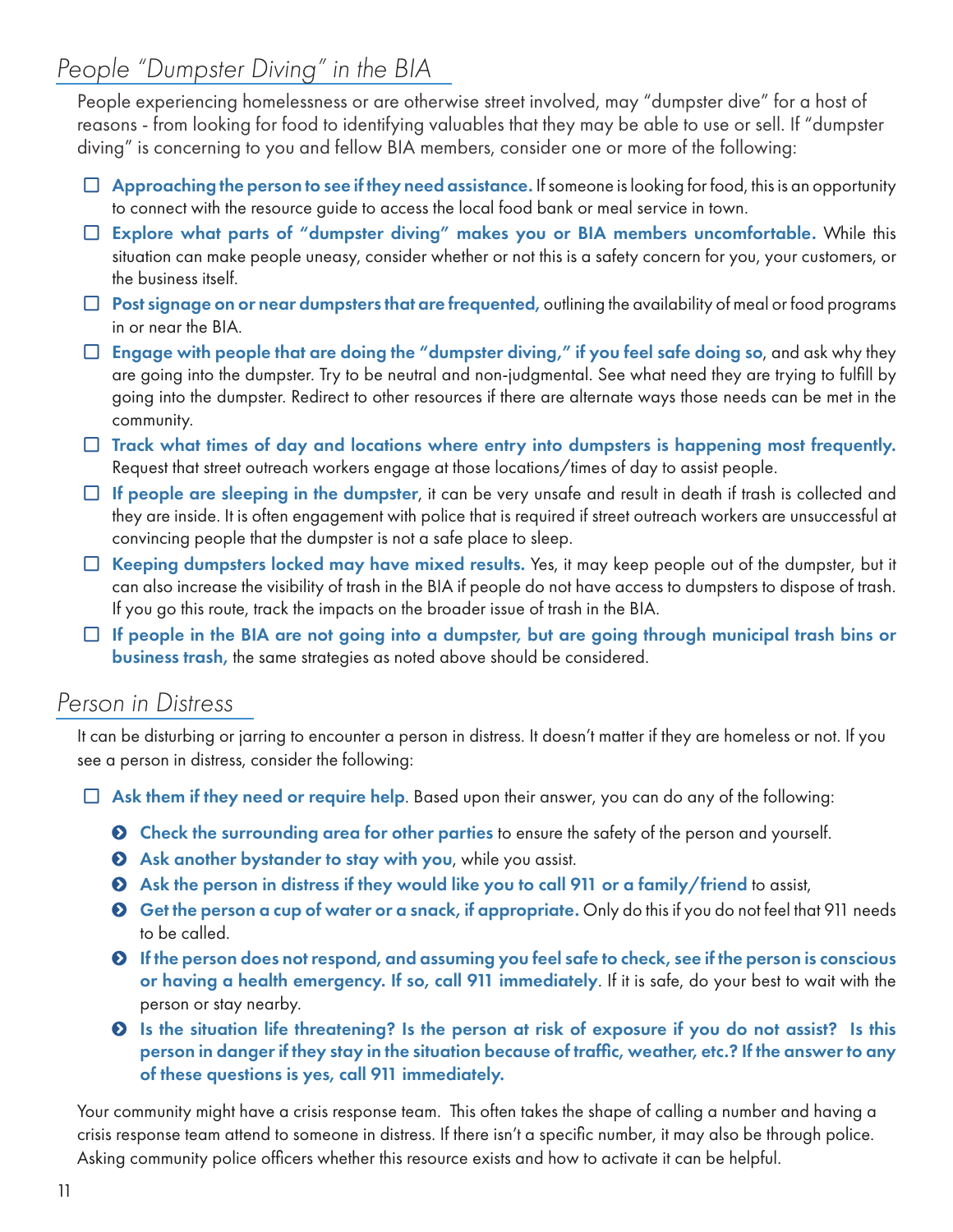## *Encampment Establishing or Growing in the BIA*

Encampments are very diverse, as are the people that live in them. A one-size-fits-all approach is unlikely to yield sustainable, long-term results. Each encampment needs to be assessed by social service professionals, often in combination with first responders and health professionals. Some things for your consideration to respond to encampments that are establishing or growing in the BIA:

- $\Box$  Ask the Service Manager and/or local non-profits in the BIA whether or not shelters are currently full as it may be prompting people to sleep outdoors. If shelters are full, join the advocacy efforts to increase temporary shelter space for people.
- $\Box$  Distribute the resource guide or a map outlining which services are available within or in proximity to the BIA.
- □ Ask your municipal Councillor if there are established, council-approved protocols for responding to, assessing, and resolving encampments that encompasses all stakeholders. If none exist, suggest to the Councillor that protocols are necessary. If possible, volunteer to convene a meeting to kick start the discussion.
- $\Box$  If the encampment is on private property, property owners can exercise their rights related to trespassing, if necessary.
- $\Box$  Avoid a tendency to sweep out the encampment and have people moved along. This doesn't resolve their homelessness or the issue of encampments. It is just an expensive and trauma-inducing way of shuffling people along.
- $\Box$  If you are concerned about dangerous or unlawful behaviours in the encampment, work with street outreach, law enforcement, and municipal enforcement to develop a response strategy.
- $\Box$  If there are public or physical health concerns regarding people residing in the encampment, include public health and other health providers in your convening of a meeting to talk about response and community protocols.
- $\Box$  Try to negotiate with the Service Manager to have dedicated service hours from a non-profit service in the BIA for a period of time each day to engage with people in the encampment.

## *Using Private Business to Get Out of the Elements*

At different times of the year, weather in Ontario can have an impact on people experiencing homelessness, when they are outdoors. As such, when it is cold, snowing, raining, windy, or too hot, people experiencing homelessness may seek an opportunity to get out of the elements, and want to use private businesses as the location to do so. If this is an issue for you or your fellow BIA members do not want or are uncomfortable with people experiencing homelessness seeking reprieve from the elements indoors in the BIA, consider the following:

- $\Box$  Know where local drop-in centres, warming centres, or cooling centres are located and share that information with people experiencing homelessness.
- $\Box$  Know the locations of public buildings in or near the BIA where people experiencing homelessness can be redirected.
- $\Box$  Ensure that people have transportation to get to where they can be inside. If an outreach van is needed, or people need a bus ticket, work with service providers and the Service Manager to make that possible.
- $\Box$  Develop a decision-matrix of the extent of the weather situation, what constitutes an emergency, and whether there are any weather circumstances, especially those that are temporary in nature (e.g. a tornado warning) where you may allow or even encourage people experiencing homelessness in the BIA to come into one or more of the business buildings in the BIA.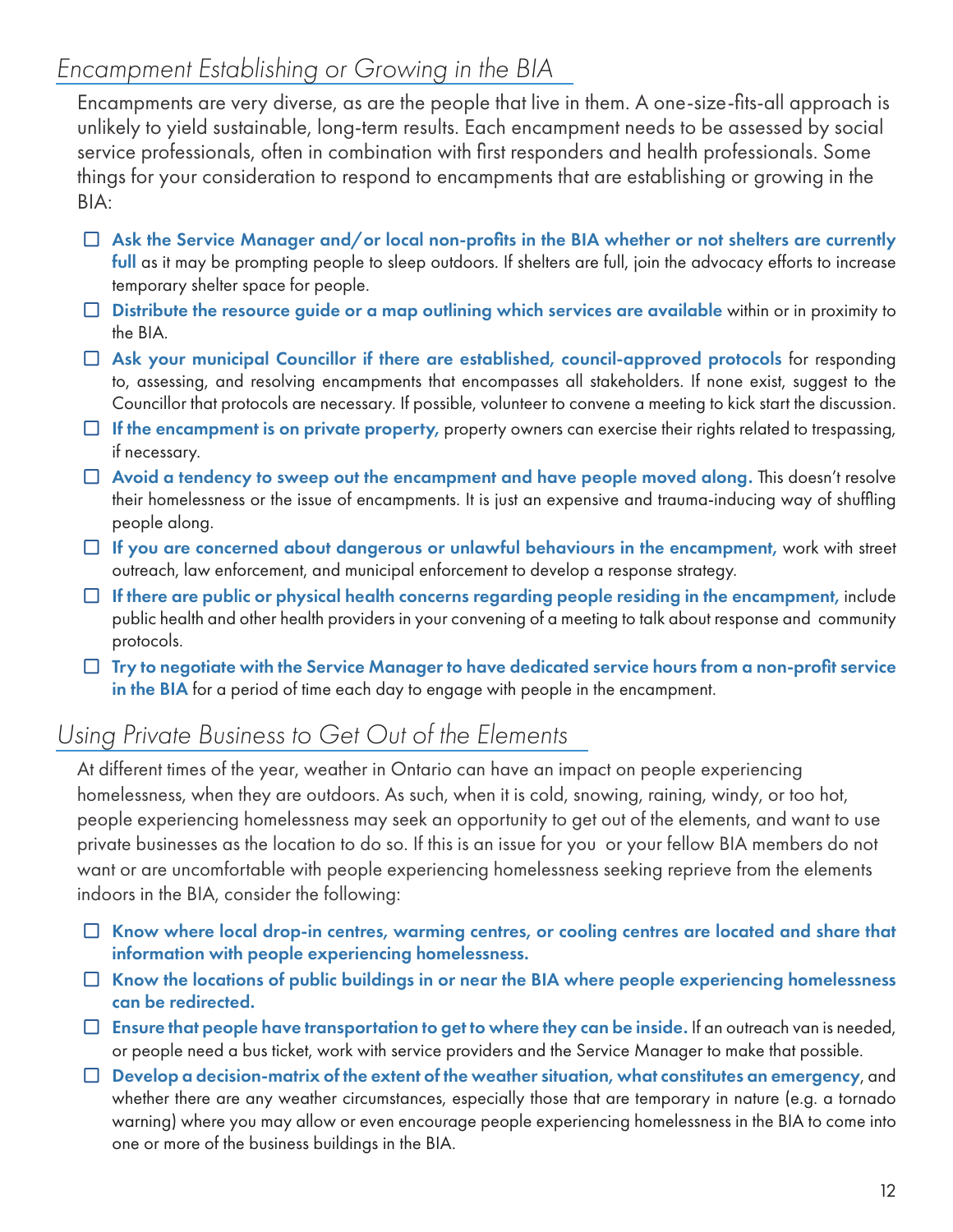## *Bathroom Access & Human Waste*

Everyone has to "go" sometime. People experiencing homelessness are not an exception. But where are you supposed to do your business if you don't have a place with a bathroom? Here are some considerations:

- $\Box$  Map out the locations of every publicly accessible bathroom in and near the BIA and the hours each of the bathrooms are available. Government offices, libraries, recreation centres, community centres - even police stations, parks, and arenas in some communities - provide access to public restrooms. Consider making this information available to everyone in the BIA - businesses, patrons, and people experiencing homelessness.
- $\Box$  Convene a broader community meeting about public restroom access. Don't do it just as a homelessness response, though that should be part of it. Involve your local Councillor, municipal staff, businesses, and other stakeholders in the discussion of "How can we increase the number of public restrooms available to all people?"
- $\Box$  If you feel comfortable doing so, speak with people experiencing homelessness in the BIA, and ask them if they have the transportation means to get to a restroom when they need one.
- $\Box$  Establish a port-a-potty pilot project. Provide one or more portable toilets in the BIA for a period of 60-90 days and track whether or not having one results in reductions of human waste or creates other issues. If there are reductions in human waste and no other major issues created by having the portable toilets, work with the municipality to see about making the portable toilets permanent or available on a regular basis until there are more permanent public toilets available in or near the BIA.
- $\Box$  Speak with non-profit service providers like shelters and drop-ins that are near or in the BIA about bathroom access for people that dwell or recreate in the BIA. Is there a way to fast-track access to the bathroom within either of those facilities when a person that is staying outdoors needs access to the bathroom? Can the non-profit host the port-a potty pilot project?
- $\Box$  Explore whether a partnership with the non-profit sector and the municipality makes sense to offer mobile hygiene facilities. These are normally showers and toilets on trailers that can be temporarily located for part or all of a day, at set intervals. It won't resolve all bathroom issues, but it can help.
- $\Box$  Ask your local municipal Councillor what the municipal policy and process is for removing human waste from public spaces. Determine how to activate that response whenever needed. Call or email every time it is encountered so that the municipality understand the extent to which it is an issue.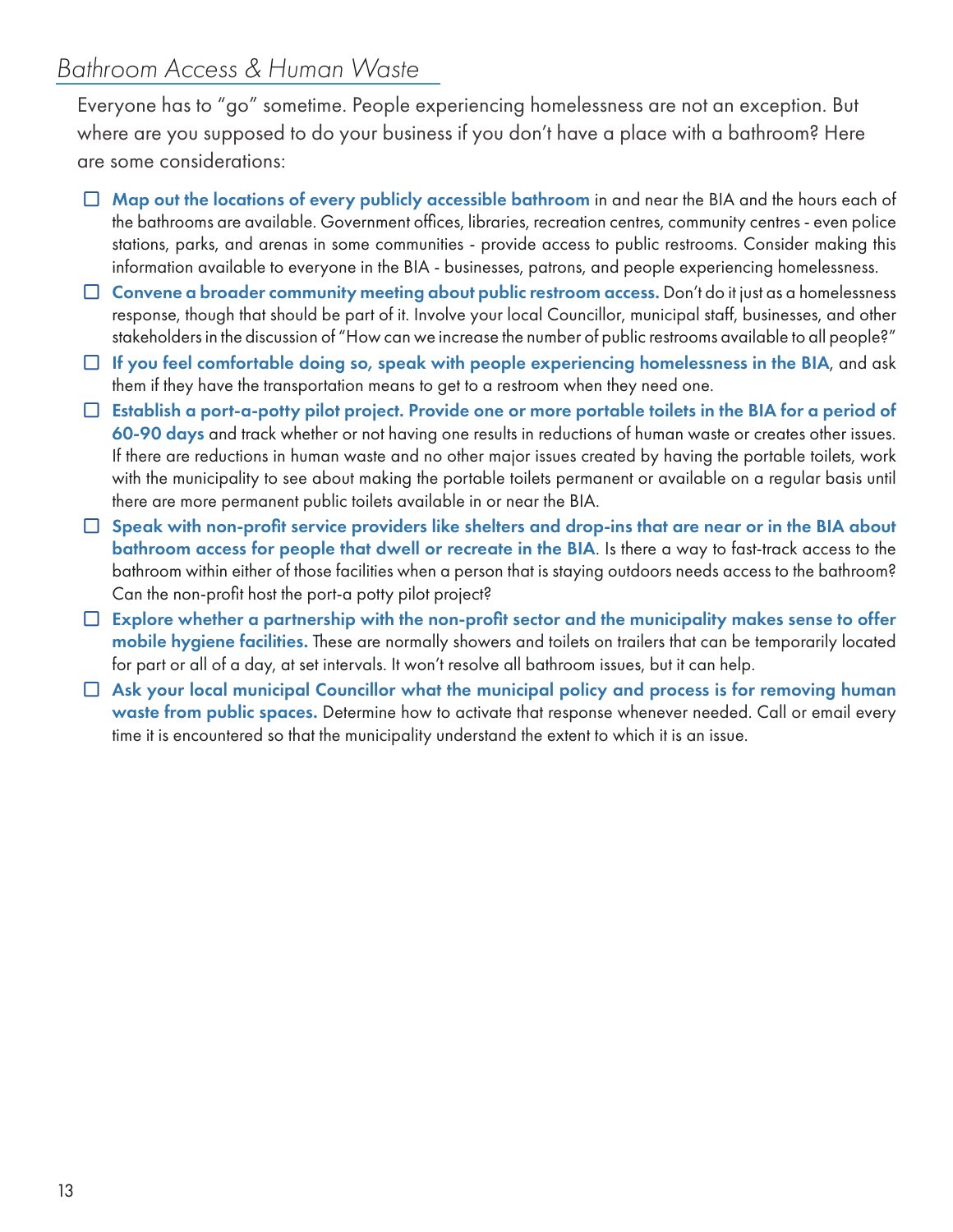# **Glossary**

## *Some Key Terms and Acronyms: A glossary for Business Improvement Areas*

Speaking about homelessness can be delicate — how to share thoughts and perceptions without offending people that work in the field or people experiencing homelessness. Like any industry, the homelessness response system has a number of terms and acronyms that are reasonably well known and understood by individuals familiar with the industry, but may be foreign to an outsider. Here are some of those key terms and acronyms.

**211** – is a phone number that can be called for information on non-clinical health and human services in a community. The intention of 211 is to help navigate seemingly complex human services quickly. This service is available 24/7.

**Access Point** - any homelessness serving organization that is participating in Coordinated Access may be an "access point." This is most often where the person experiencing homelessness is triaged or assessed, and begins the process of being added to the By Name List.

Acuity - the depth of support needs of the person experiencing homelessness. Acuity is generally talked about as high (would benefit from intensive supports for a long-time and perhaps permanently), moderate (would benefit from supports for a timelimited period), or low (can likely resolve their homelessness through mainstream services or natural supports).

**Affordable Housing** - while often used synonymously with social housing or community housing, affordable housing is any housing that does not use more than 30% of monthly income to afford. Social/community housing is affordable because the rent amount paid monthly is geared to the income of the household. Through rental subsidies, it is possible to access private market housing that is affordable.

**Assessment** - the process for determining the specific situation, strengths, and needs of a particular person, couple or family experiencing homelessness. As part of Coordinated Access, all homelessness service providers are expected to use the same approach to assessment. However, if there are health funded services that also engage and serve people experiencing homelessness, they may use a completely different assessment tool. Robust assessment is about figuring out where to go next in service delivery, as well as navigating eligibility for various programs. It is not intended to be a diagnosis.

**Basic Income** – is an idea that has been partially piloted where eligible couples or individuals receive payment monthly to ensure a minimum income level, regardless of their employment status. Basic income is different from social assistance because it is given to anyone that meets the income eligibility criteria, even someone that may be working but earning below the basic income level. It is also easier to administer than social assistance.

**Barring - see Service Restriction**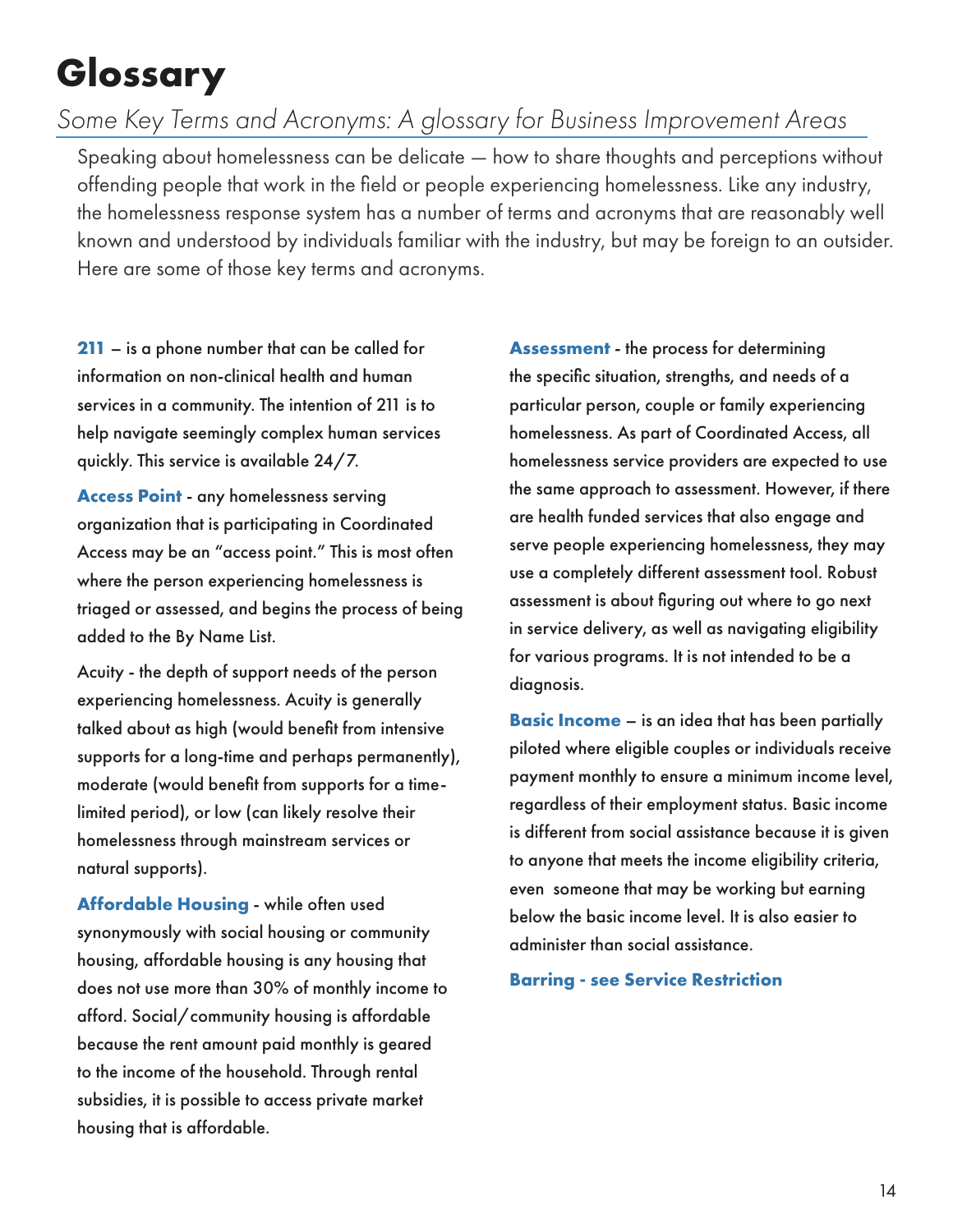**Boundaries** - are limits on what type of information is shared with program participants, activities that will be engaged in with a program participant, and the nature of the relationship between the support worker and a client. For example, professional boundaries prevent workers in the sector from having personal or romantic relationships with the people they serve, completing personal favours for the household, or exchanging personal money or goods with the household receiving services. Professional workers are friendly, but are never friends with the people they serve.

**Built for Zero Canada (BFZ-C)** - a national movement spearheaded by the Canadian Alliance to End Homelessness, mirroring the Built for Zero movement in the United States that was pioneered and operated by the non-profit called Community Solutions. Using a specific change methodology, BFZ-C has been helpful in transforming some communities using the By Name List. In Ontario, BFZ-C is supporting all communities in creating a By Name List.

**By Name List (BNL)** - a list of all people in the community currently experiencing homelessness, in as close to real time as possible. Some communities allow a household to try and resolve their homelessness for a period of time before adding them to the BNL. Unlike a PIT Count that reveals the number of people experiencing homelessness at a fixed point in time, the BNL is a more accurate way of understanding period prevalence of homelessness in a community.

**By Name Priority List (BNPL)** - a subset of the BNL, the BNPL are households that are on the BNL, organized by depth of need, and have all of their paperwork and documentation in order so that moving into an available rental accommodation is possible.

**Case Manager** - a dedicated staff member of an organization responsible for working with a particular household, either to help them exit homelessness or to help them stay housed. Most case managers in the industry have a combination of formal education and on the job training, though some programs elevate peer supports into case manager roles. The case manager is often responsible for assessing client needs, planning services, establishing goals with the household receiving services, facilitating access to other programs and services through referral, accompaniment to appointments, and evaluating the effectiveness of the supports that are being provided. Case manager supports may be temporary (for example, a case manager that assists people while in shelter but does not continue to help the person if they move into housing) or can be permanent (for example, a person that moves into Supportive Housing and lives there indefinitely, all the while receiving daily supports from a case manager).

**Caseload** - the total number of households a case manager can support at one time. Caseload sizes vary depending upon the intensity of the supports provided.

**CHPI** - pronounced "chippy," this stands for Community Homelessness Prevention Initiative. This is the provincial funding program that flows to the municipalities for the local homelessness response, as planned for by the Service Manager. CHPI funds have two primary objectives: prevent people at risk of homelessness from becoming homeless; and, people experiencing homelessness gain access to and retain housing.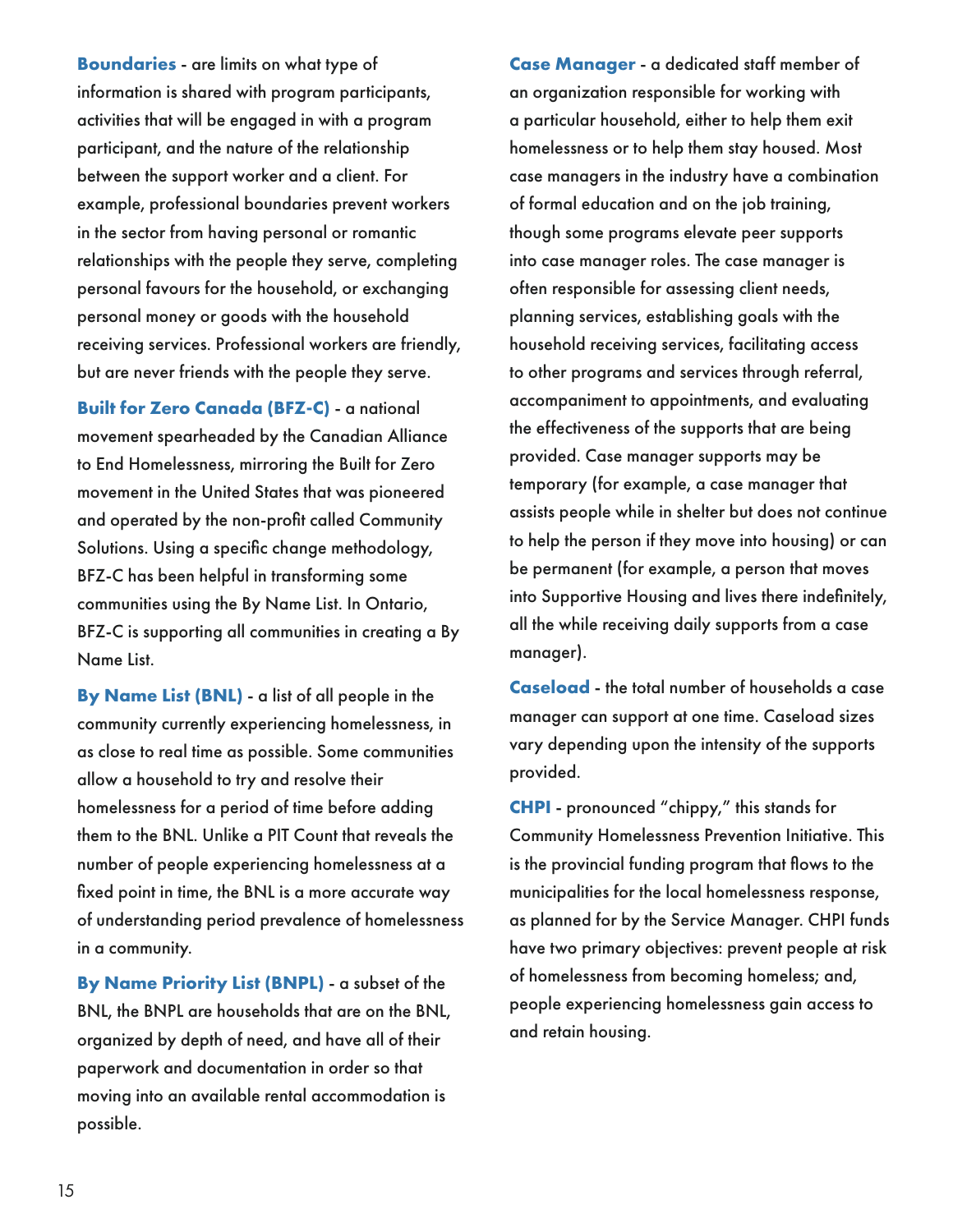**Chronic Homelessness** - refers to individuals that are currently homeless and who meet at least one of the following criteria:

- **O** They have a total of at least six months of homelessness over the past year;
- $\bullet$  They have recurrent experiences of homelessness over the past three years, with a cumulative duration of at least 18 months.
- **O** Chronic homelessness includes time spent in an unsheltered location, staying in a homeless shelter or VAW shelter, staying temporarily with others without guarantee of continued residency or the immediate prospects for accessing permanent housing, or short-term rental accommodations (for example, motels) without security of tenure.
- $\bullet$  Many program and housing types in Ontario either prioritize serving people experiencing chronic homelessness, or require that the person has experienced chronic homelessness as a prerequisite to receive services.

**Client** - a person receiving a homelessness or housing stability program service. All services in the homelessness response system are voluntary. A person cannot be considered a client unless they have voluntarily indicated a desire to receive services, and provided consent to do so.

**Comorbidity** - when a person has two of the following three things happening at once: a mental illness, a substance use disorder, and a chronic health condition.

**Community Advisory Board (CAB)** - CAB is the local, organizing committee responsible for setting direction for addressing homelessness in the community. It's responsible for developing a plan, reviewing applications, and recommending funding for Reaching Home projects. Communities strive to have a range of interests and perspectives on the CAB, including business interests.

**Community Entity (CE)** - is the organization or government party that is responsible for managing the federal Reaching Home funds. The CE is often the same as the Service Manager, but not always. When the CE is not the same as the Service Manager, there can be local tensions in planning and funding decisions, and the homelessness response system can seem fractured - or at least, not all on the same page.

**Community Plan** - every community in Ontario is required to have a housing and homelessness community plan. The plan covers multiple years, and provides direction for the community. Most community plans use a participative process in the development, bringing in the perspective of a broad range of stakeholders, while also using data from the homelessness response system, and evidencebased and evidence-informed practices. Some community plans are highly detailed blueprints of what the community is trying to accomplish with the resources it has, as well as describing why and how they will go about achieving the objectives in the plan. Most plans go through an approval process with the local municipal Council.

**Confidentiality** - the ethical principle and legal right that a social services professional will hold secret all information relating to a client, unless the client gives explicit and signed consent permitting disclosure. Housing status, health status, and addictions are all examples of information that is held confidential without consent to share. Even if a social service provider wanted to share with a BIA what is occurring with a particular person experiencing homelessness in the BIA, they would be unable to do so without explicit and signed consent to divulge the information.

**Consent** - people that receive services need to have the services explained to them first, and then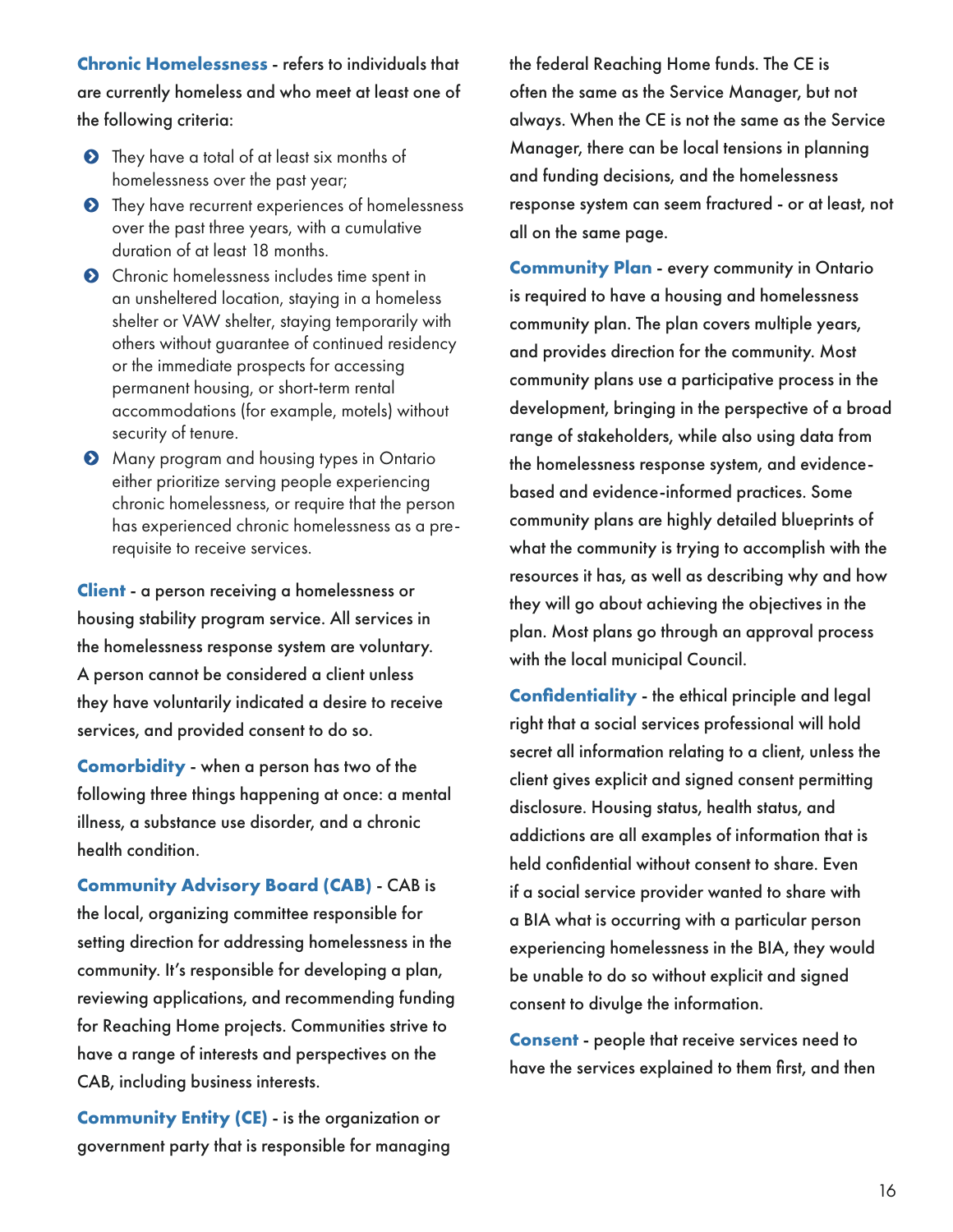must explicitly indicate they want to receive those services. In the process, a helping professional will often seek permission to speak to other professionals about the individual, couple or family receiving services, and will seek explicit consent to share certain data and information with those other services.

#### **Consolidated Municipal Service Manager - (CMSM) - see Service Manager**

**Cooling Centres** - a seasonal facility operated from late spring until fall – or opened exclusively on days of high temperatures - where people experiencing homelessness can get out of the heat. Not every community has a cooling centre, and no community is required to have a cooling centre. While some cooling centres operate overnight, others do not. Many cooling centres are in essence a drop-in centre, though the services provided may be less than found in a typical drop-in facility. While some cooling centres allow people to sleep, others do not, or only allow people to sleep while seated in a chair. Cooling centres often try to be as low barrier as possible, including allowing people that are banned from services elsewhere to enter the facility. In communities that do not have 24/7 shelters and/or where there are large numbers of unsheltered persons, a cooling centre can make the difference between life and death.

**Coordinated Access** - a required feature of communities that receive federal funding to respond to homelessness, Coordinated Access levels the playing field of the homelessness response system. Instead of focusing on "first come, first served" or having a person achieve housing through luck (such as a case manager that is really dedicated and a fierce advocate), using a common assessment approach with all people experiencing homelessness in the community helps ensure all are known by name and that relative comparisons

can occur between depth of needs, eligibility, and availability of housing and supports.

**Culturally Appropriate** - affirming culturally diverse individuals, families, and communities in a way that is inclusive, respectful, and effective. Materials and instructions are inclusive of things like race, ethnicity, language, cultural background, immigration status, religion, disability, gender, gender-identity, gender expression, sexual orientation, and sexual behaviour. A culturally appropriate response to homelessness is about responding to the needs of the community being served as defined by the community, and demonstrated through things like needs assessments, capacity building, policy, strategy, and practice.

**De-escalation** – is an activity conducted by a trained worker in the homelessness service system that aims to avoid or prevent an escalation in problematic behaviour such as threats of violence. De-escalation is a form of conflict resolution, in some instances, and a form of crisis intervention in other situations. De-escalation is completed verbally.

### **District Social Services Administration Board - DSSAB) - see Service Manager**

**Drop-in Centre** - most often a facility that is open from early morning until late afternoon or evening that provides people experiencing homelessness a place to go during the daytime. Many drop-in centres also provide meals and access to clothing, laundry, showers, and a toilet. Some drop-ins are operated by professional staff, while others are operated by volunteers. Many drop-ins are not exclusively for people experiencing homelessness, and also serve people who are formerly homeless or precariously housed.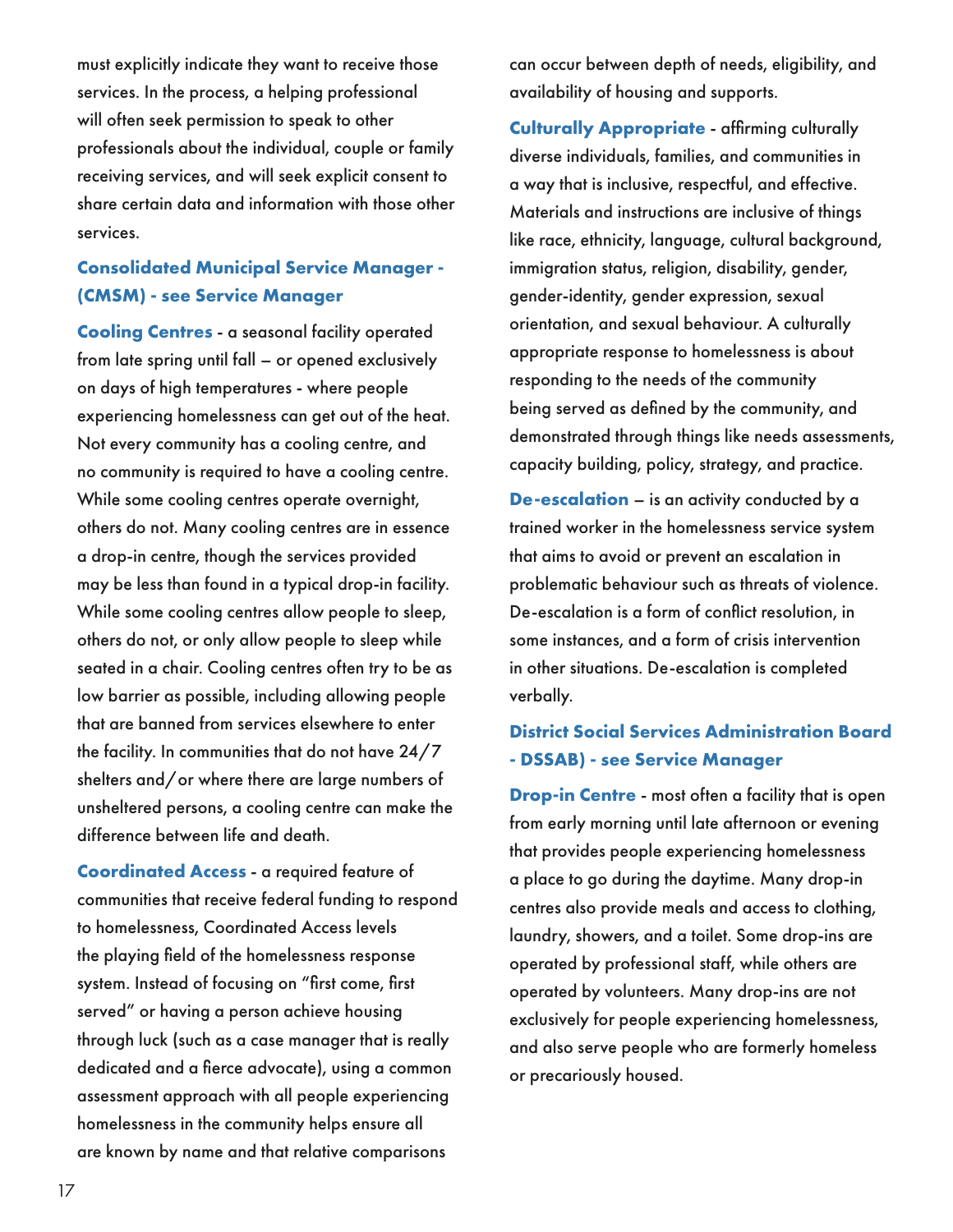**Encampment** - one or more people in a fixed location outdoors for a period of time. While most encampments are not sanctioned or approved by the municipality, an encampment that does become sanctioned turns into an outdoor living space, usually through tents, with support services. Municipalities have a range of responses to encampments, from rapid enforcement that moves people along, to housing-focused engagement intended to help end homelessness.

**Episodic Homelessness** - occurs when people have different episodes of homelessness, usually within a defined period of time. Consider a person that was housed, then homeless, then housed, then homeless, then housed again over a threeyear period. During that timeframe they had two episodes of homelessness.

**ESDC (Employment and Social Development** 

**Canada)** - the part of the federal government responsible for Reaching Home, which is the federal investment in homelessness response and housing stability programs.

#### **Extreme Weather Alert (Extreme Cold Weather Alert or Extreme Heat Alert)** -

is activated in the community when there are weather events at any time of the year that put people experiencing homelessness at greater risk because of the extreme cold or the extreme heat. During an extreme weather alert, the homelessness response system may add capacity, either through shelter beds or drop-in facilities, and often service restrictions are lifted or amended to increase the likelihood that people can get out of the weather. During an extreme weather alert, staff from homelessness assistance organizations cease their regular day-to-day tasks to focus on getting as many people inside safely as possible.

**Family/Friend Reunification** - the process of helping a person, couple or family experiencing

homelessness to reconnect with a housed friend or relative, with the intention of the friend or relative providing lodging for the household experiencing homelessness when it is safe and appropriate to do so. Many communities have funding sources to help people return to his/her/their home community if that is where the friends or family members are located.

**Fentanyl** - is a synthetic opioid typically used to treat patients with chronic severe pain following surgery or a major injury. While similar to morphine, fentanyl is about 100 times more potent. While fentanyl has legitimate medical uses, the bigger concern and impact on communities and people that use opioids, is that illicit fentanyl is often mixed with other drugs to increase the potency of the drug. Because of its potency and low cost, it is not uncommon for drug manufacturers and/or drug dealers to mix fentanyl with other drugs including heroin, methamphetamine, and cocaine, which increases the likelihood of a fatal interaction.

### **Fetal Alcohol Syndrome (aka FAS) and Fetal Alcohol Spectrum Disorder (aka FASD)** - FAS

is a condition that results from alcohol exposure during the mother's pregnancy, and causes brain damage and growth problems. The extent of the problems from FAS vary from person to person, but are not reversible. Signs and symptoms of FAS are often a mix of physical abnormalities, intellectual or cognitive challenges, and problems functioning and coping with daily life. Fetal alcohol spectrum disorders (FASDs) are a group of conditions that can occur in a person who was exposed to alcohol before birth. These effects can include physical problems and problems with behaviour and learning. Hyperactive behaviour, difficulty with attention, poor memory, poor reasoning, and poor judgment skills are all commonly experienced by people living with FASD. Amongst the population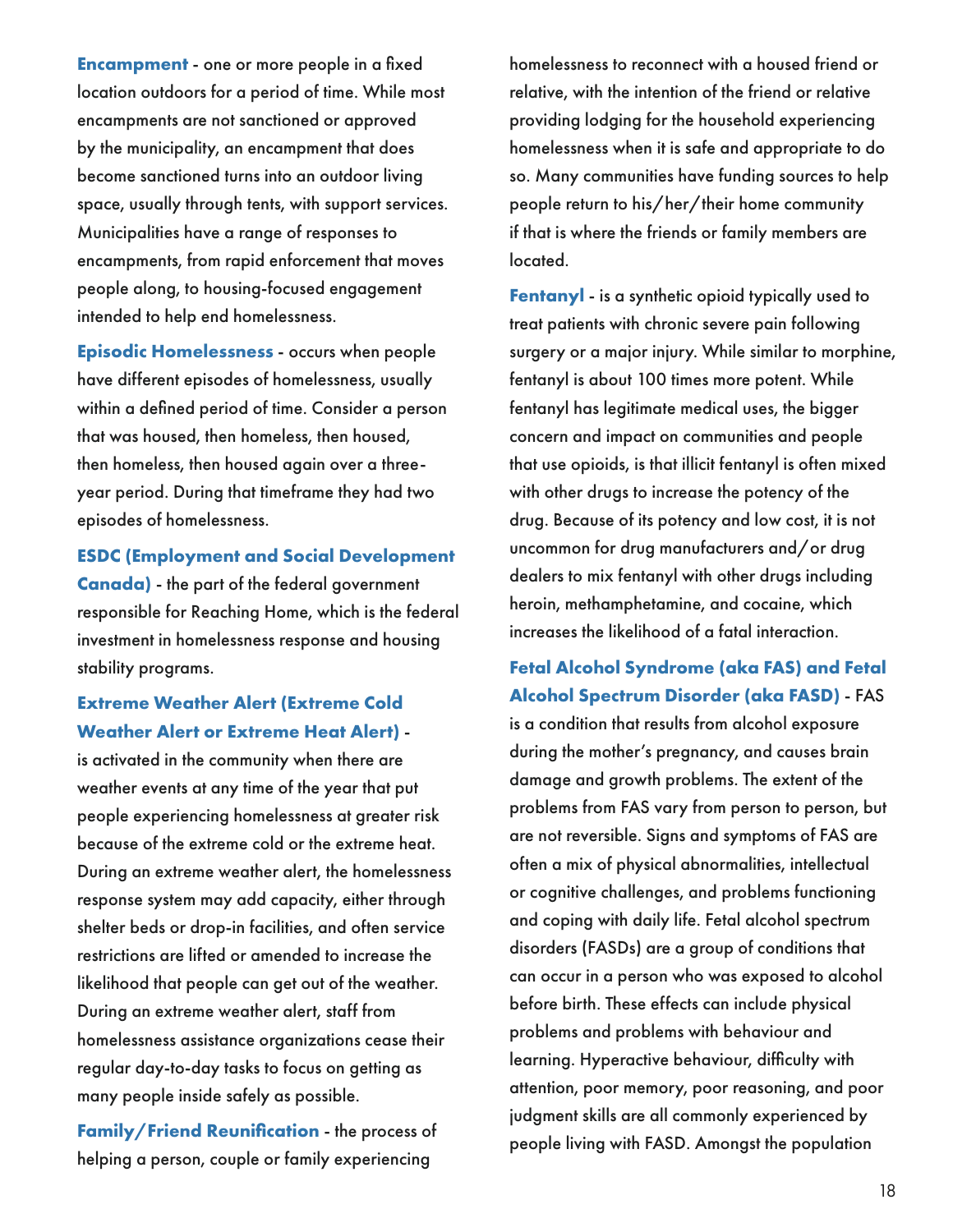of people experiencing homelessness, there are higher rates of fetal alcohol impacting the person in their adulthood and can impact a person's ability to navigate services, stay connected to supports, and follow rules within a congregate environment.

**Frequent Service User** - a phrase used to describe a person that is experiencing homelessness that has considerable interactions with police, corrections, paramedics, crisis services, hospital emergency rooms, and/or, hospital in-patient stays. Frequent service use in addition to mainstream emergency services can also incorporate analysis of the frequency, intensity and duration of the same person using homelessness services like shelters or street outreach services. Frequent Service Users are generally considered the most expensive people to sustain in homelessness, where a move to housing with supports will reduce service use and save the public taxpayer money.

**Functional Zero** - is a dynamic milestone that indicates a community has solved homelessness for a population. Reaching and sustaining this milestone is in service of building a future where homelessness is rare, brief, and non-recurring. A community has ended chronic homelessness when the number of people experiencing chronic homelessness is zero, or if not zero, then either three or .1% of the total number of individuals experiencing homelessness, whichever is greater.

**Harm Reduction** - born through Public Health, harm reduction is any policy, program, or activity that actively works to reduce harm without requiring cessation of whatever activity was considered to be high risk. Most harm reduction initiatives in Ontario focus on substance use and/or participation in sex work. Harm reduction is part of a four pillar strategy of a community's response to drug use, with the other four pillars being treatment, enforcement, and prevention. Harm reduction is more than handing

out supplies like clean needles and condoms. A large part of harm reduction is education on how to reduce harm and ensuring a strong rapport is developed with the person to explore reductions in harm from substance use.

**HIFIS (aka Homeless Individual and Families Information System)** - pronounced "hi-fess," this is the federal government's national data system for homeless services. Each community in Ontario will use HIFIS or a comparable database to track all of the information they are required to report. Service providers enter data into HIFIS. The Service Manager extracts and analyzes data from HIFIS, and uses HIFIS data to report to the Province and Federal. When community planning processes occur, diving into data from HIFIS is common. Because data is entered in an ongoing and closeto-real-time basis in HIFIS, it is the best source of data for accurate, present-day service realities, outputs, and outcomes, as well as for understanding the demographics of people experiencing homelessness.

**High Barrier** - is when a service delivery agent has a litany of rules and expectations of service users that make it very difficult for vulnerable people with co-occurring issues to access the services and meet the requirements of the service provider. High barrier services can also increase unsheltered homelessness.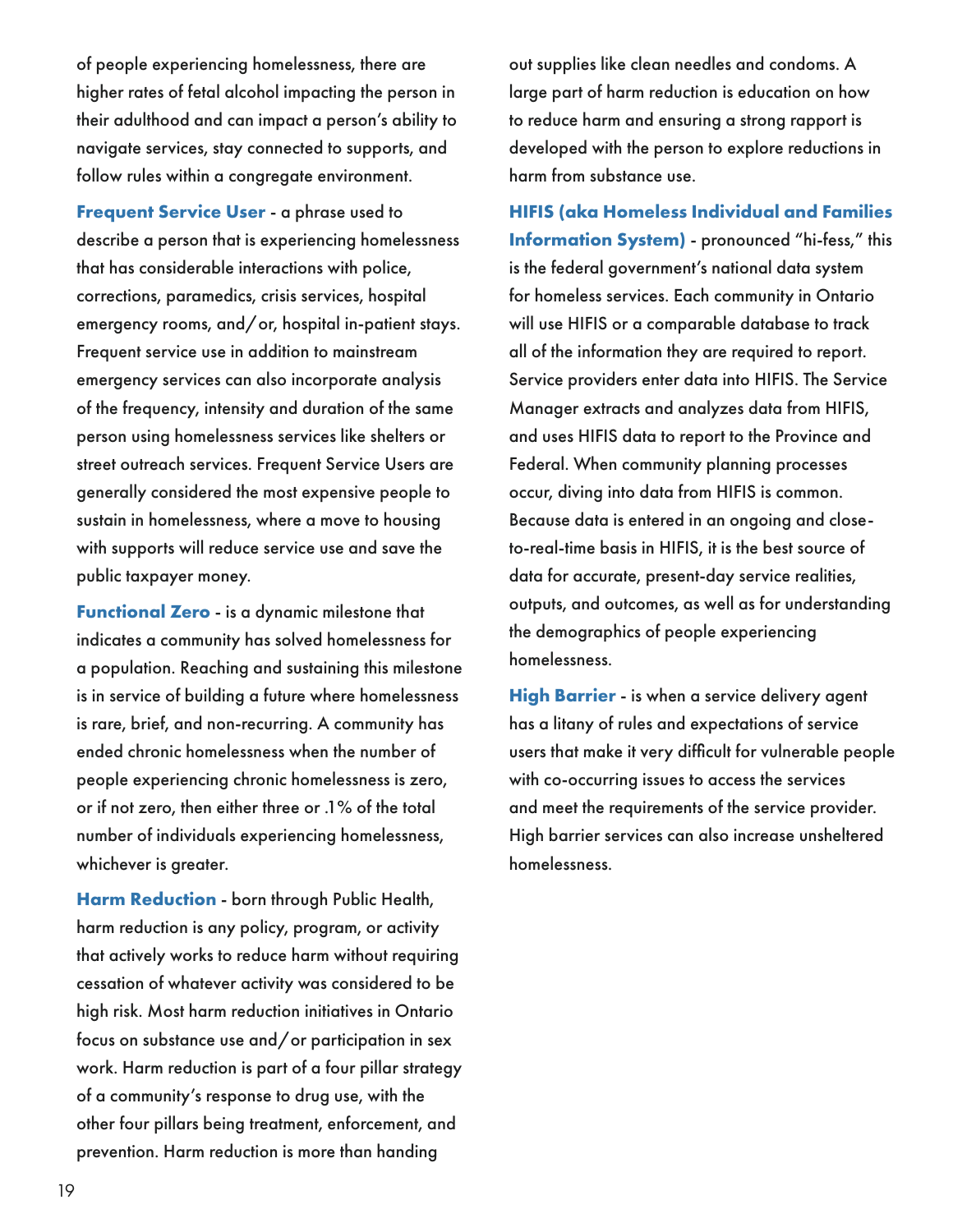**Housing First** - can mean one of three things: a philosophy that sees housing as a right; an approach where there are no housing readiness requirements, people have choices, supports are customized, people are assisted with recovery, and people are assisted with integrating with the community and having meaningful social activities; and, a practice or intervention where something called a Recovery-Oriented, Housing-Focused Assertive Community Treatment program assists very vulnerable people, usually with mental illness, in accessing housing and supports in the community.

**Indigenous Homelessness** - homelessness amongst Indigenous Peoples is best understood through the 12 Dimensions of Homelessness as created by Jesse Thistle:

|                     | <b>Spiritual Disconnection</b>          |  |  |
|---------------------|-----------------------------------------|--|--|
| 2                   | Contemporary Geographic Sepa-           |  |  |
|                     | ration                                  |  |  |
| 3                   | <b>Cultural Disintegration and Loss</b> |  |  |
| 4                   | Overcrowding                            |  |  |
| 5                   | <b>Relocation and Mobility</b>          |  |  |
| $\ddot{\mathbf{6}}$ | Going Home                              |  |  |
| 7                   | Nowhere to Go                           |  |  |
| 8                   | <b>Escaping or Evading Harm</b>         |  |  |
| 9                   | <b>Emergency Crisis</b>                 |  |  |
| 10                  | Climate Refugee                         |  |  |
| 11                  | <b>Historic Displacement</b>            |  |  |
| 12                  | <b>Mental Disruption and Imbalance</b>  |  |  |

Intensive Case Management - a form of supports to people, most often once they have achieved housing. Intensity of "intensive case management" varies depending upon the population served and context. However, caseloads are generally smaller, and engagement between worker and client happens more frequently and is often longer in duration.

Low Barrier - an approach to service delivery that tries to make it as easy as possible for people with higher acuity to access services and resolve their homelessness. There are fewer rules or expectations. Things like sobriety are not necessary to access the services.

Methadone – is an opioid medication used to treat severe pain and opioid addiction. When used to treat addiction, methadone is a fruit-flavoured drink that is consumed orally once per day. When taken at the right dose, methadone is long-acting (24-36 hours) which means the drug acts slowly in the body for a longer period of time, and as such prevents withdrawal symptoms and reduces drug cravings.

Mixed Income Housing – a form of multi-unit, residential, rental accommodations where some units are available at market rate, and other rental units are affordable. The affordability can be rent geared to income, or simply below market rate.

#### Narcan - see Naloxone

Naloxone - an injection or nasal spray used to reverse the effects of an opioid overdose. It is lifesaving. As opioids increasingly get mixed with benzodiazepine, Naloxone cannot reverse the impacts of benzodiazepine overdose.

#### **Ontario Disability Support Program (ODSP)**

- the Ontario Disability Support Program is one of Ontario's social assistance programs. ODSP provides income and employment supports to eligible Ontario residents who have disabilities. In order to qualify, a person has to have exhausted all other sources of funds, be 18 years of age or older, live in Ontario, prove financial need, and have a disability as defined in the ODSP Act. The shelter allowance portion of ODSP, intended to cover rent, is \$497 and the basic needs portion of ODSP is \$672. Together, an individual without dependents will receive \$1,169 per month. It can be difficult to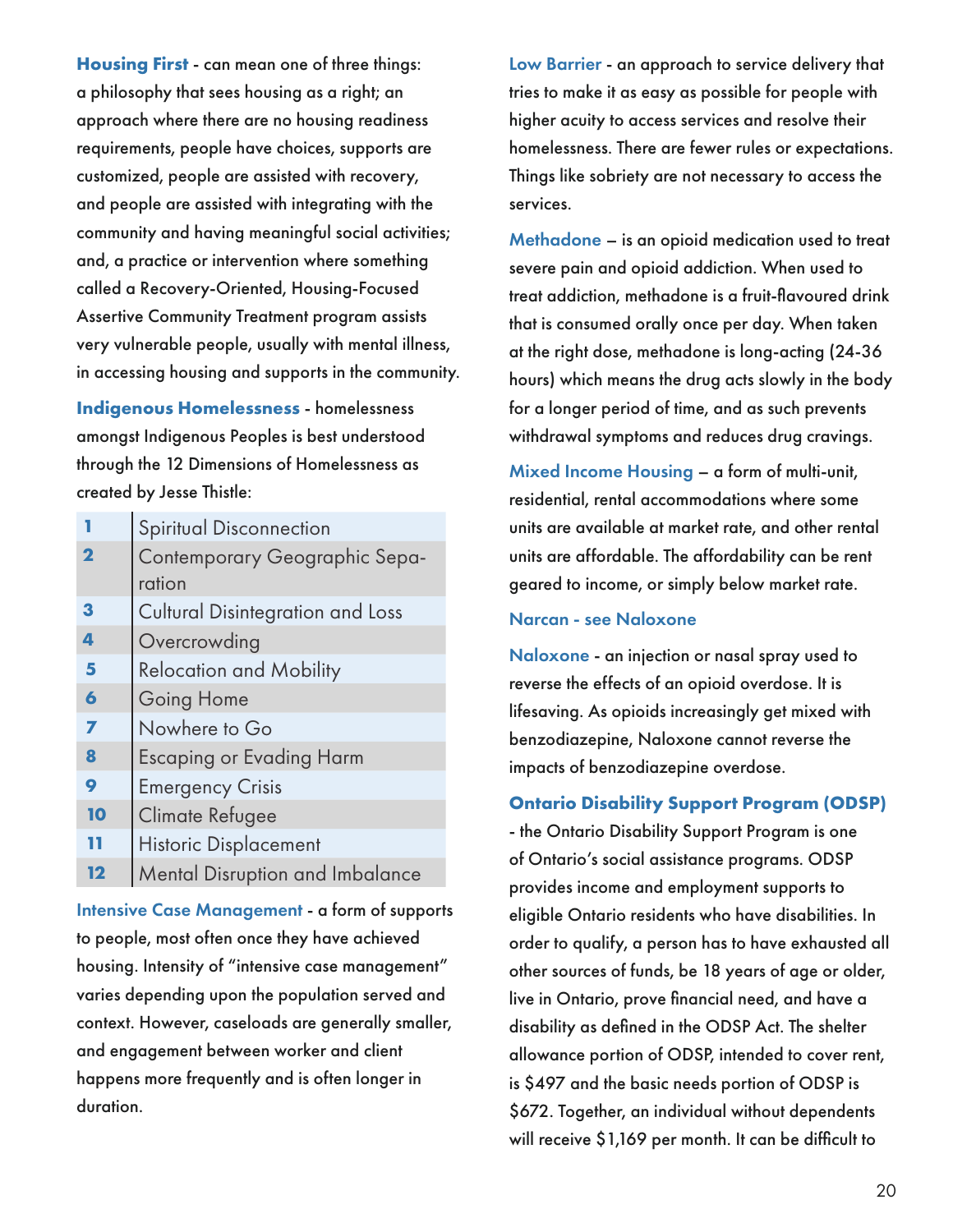get a client on ODSP as a source of income. While ODSP offers more income monthly, many housing markets in Ontario are still impossible to penetrate with the above mentioned amount, without being provided additional financial assistance for rent or a unit where the rent is geared to the person's income.

**Ontario Works (OW)** - general welfare in Ontario, which requires people to apply and demonstrate need in order to receive the income assistance. Ontario Works is divided into two components: shelter allowance which is intended to cover the cost of rent; and, basic needs which is intended to cover the cost of all other monthly expenses including food, transportation, clothing, and phone. In Ontario, a housed single adult without dependents receives \$390 for the shelter allowance and \$343 for basic needs. Even combining these two amounts (\$733 per month) makes it impossible to find rental accommodation in most communities throughout Ontario, let alone afford basic needs like food. If homeless, a recipient of Ontario Works is eligible for the basic needs portion.

**Opioids** - Opioids are a class of drugs naturally found in the opium poppy plant and work in the brain to produce a variety of effects, including the relief of pain. Opioids can be prescription medications often referred to as painkillers, or they can be so-called street drugs, such as heroin. In addition to controlling pain, opioids can make some people feel relaxed, happy, or "high," and can be addictive. Additional side effects can include slowed breathing, constipation, nausea, confusion, and drowsiness. When the likes of heroin are mixed with fentanyl overdoses are more likely and often deadly. Increasingly, opioids in parts of the country are being mixed with benzodiazepine, which renders the administration of Nalaxone after an overdose ineffective at reversing the effects of the opioids.

Out of the Cold Program - an Out of the Cold program is most often an overnight shelter, that may provide an evening meal and/or breakfast that is operated primarily by volunteers. Sometimes volunteers are assisted by one or more paid professionals in homelessness services. Volunteers and the space to operate an Out of the Cold program most frequently come from the faith community. Not all communities have or need an Out of the Cold program. Where Out of the Cold programs exist, it is rarely the same church, synagogue, temple or mosque that hosts every single night. Instead, the program rotates between sites in the community. While the Service Manager often supports the Out of the Cold program, this is not universal. In some instances, an Out of the Cold program makes it more difficult for the professional homelessness response system to stay connected to people.

**Outreach** - there are two main ways "outreach" is used to describe activities. Street Outreach are staff or trained peers (people with lived experience) that engage and work with people experiencing homelessness that are outdoors. Outreach, without "street" in front of it, may mean street outreach, but could also mean any activity where a worker from an agency provides services at a location other than their physical place of employment (e.g., going to schools, going to a drop-in centre that is not operated by their home agency).

**Peer Supports (Peers)** - occurs when people provide knowledge, experience, emotional, social, or practical help to each other based upon their own lived experience. Formalized peer supports are often used in the likes of street outreach programs so that the outreach worker can empathize, understand and help navigate services for the household from a place of deep appreciation of the stress and complexity of the situation.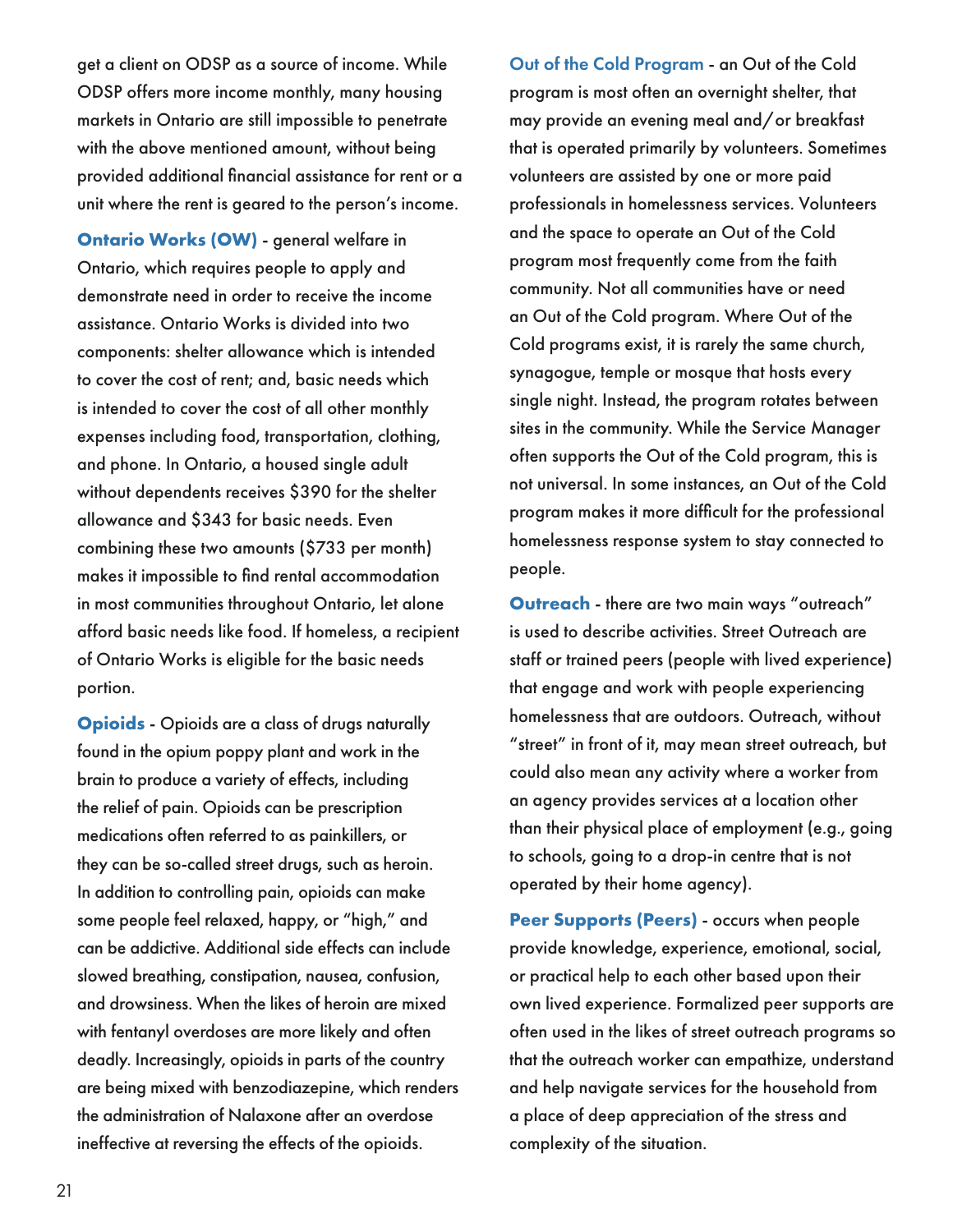**People Experiencing Homelessness** - a preferred way to talk about any person that is currently unhoused, using person-centred language. This is more preferable that saying "the homeless."

**Person-Centred** - a way of supporting people that empowers the recipient of services to establish the goals on which they want to work, and have an active voice in articulating the supports they feel are necessary to achieve those goals. This is different than programs or services that impose various steps to be followed or have pre-established goals for all program participants.

#### **Persons with Lived/Living Experience**

**(PWLE)** - a person that has (lived) or is (living) experiencing homelessness. Planning, program design, and evaluation often relies upon PWLE to provide input from their point of view. PWLE may also be asked to consider providing peer supports to others experiencing homelessness.

### **Permanent Supportive Housing - see Supportive Housing**

**PIT Count (Point in Time Enumeration)** - a process communities are required to go through to determine the number of people experiencing homelessness over a fixed period of time - usually over a 24 hour period. This information is often used as a benchmark to compare changes in the overall homeless population over a period of time.

**Post Traumatic Stress Disorder (PTSD)** - a response to trauma such as childhood abuse, loss of a loved one, or sudden job or housing loss, that lasts longer than 30 days and impacts one's worldview and day-to-day life. PTSD is a diagnosed, mental health condition, and requires a professional that is specially trained to make the diagnosis.

**Precariously Housed** – a description of a person that has housing, but the housing is not in great shape e.g. there is overcrowding, the individual

spends a grossly disproportionate amount of income on housing, and/or, the individual has no legal rights of tenure. Precariously housed people may be street involved and assumed to be homeless when they are not.

**Progressive Engagement** - rather than serving all people with the same intensity from the start, progressive engagement starts by seeing what people experiencing homelessness are capable of doing to resolve their homelessness or to maintain their housing first, and then increases in intensity if people are struggling. Sometimes the start of progressive engagement is called "light touch" services. Progressive engagement is aligned to the strengths-based approach and is intended to maximize the resiliency of people, and to ensure that households are not "over-served" if their support needs are not acute.

#### **Program Participant - see Client**

**Rapid ReHousing** - a form of housing and supporting people who are experiencing homelessness, usually with moderate or lower acuity. All rapid rehousing programs are supposed to offer assistance finding a place to live, rental assistance (which may be time limited), and supports to stay housed (which are almost always time limited).

**Reaching Home** - the federal funding source for homelessness response. This may flow directly to the Service Manager or a separate local body.

**Rent Geared-to-Income (RGI)** - almost all social (community) housing in Ontario is RGI. The rent amount expected each month is the equivalent of 30% of the household's monthly income. Households that receive an RGI unit must demonstrate financial need every single year to be certified for the unit and remain housed. Wait lists for RGI units throughout Ontario demonstrate that demand for RGI units surpasses available RGI housing stock.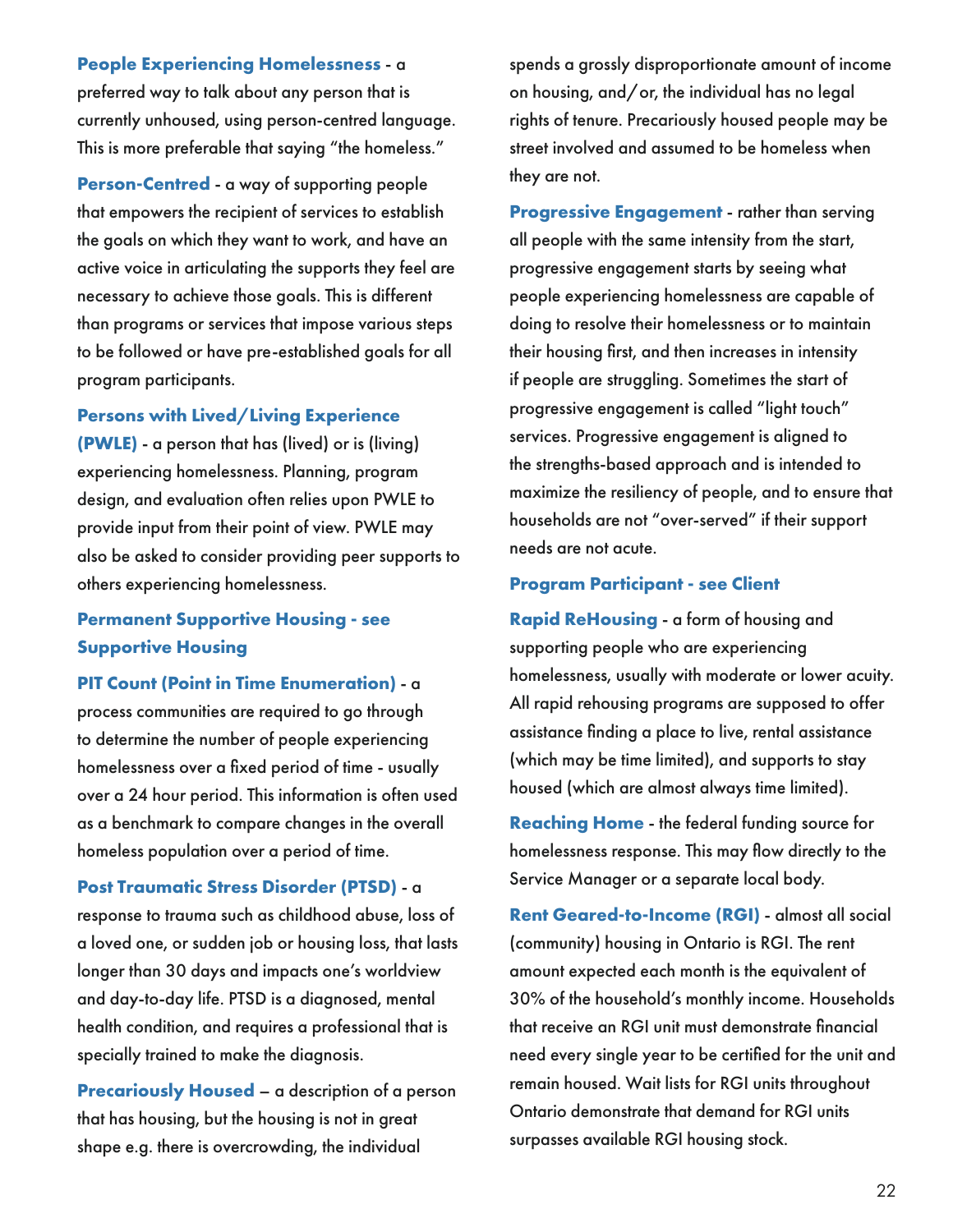**Rent Subsidy** - either through a Housing Allowance or Rent Supplement, additional money is provided to help a person afford housing. Some rental subsidies are attached to a person, and as such, that person can live anywhere a landlord is accepting of the subsidy. Other rental subsidies are attached to a housing unit and are not portable. If a person leaves the unit, the unit remains affordable but the person that leaves no longer has the subsidy. Sometimes rental subsidies are paid directly to the landlord and sometimes they are paid to the individual that resides in the housing. Rental subsidies also vary in amount and duration. While some rental subsidies are called "shallow subsidies" when they provide a few hundred dollars per month or less, others are called "deep subsidies" and attempt to make the unit deeply affordable to a person living in poverty, and ensure the household is as close as possible to staying under 30% of monthly income spent on rent.

**Rooming House** - a house with multiple rooms rented out individually. In a rooming house, the bedroom is usually private, but the kitchen, bathrooms and common areas are shared. Throughout Ontario there are a combination of legal and illegal rooming houses. Some municipalities allow rooming houses and even license them, while other municipalities do not . Rooming house accommodation is often considerably less expensive than a conventional rental apartment. However, not all rooming houses are in a good state of repair or safe for residents.

#### **Rough Sleeping - see Unsheltered Homelessness**

### **Safe Injection Site - see Supervised Injection Facility**

**Self Care** - Self-care is considered a core professional competency in social work practice. As part of a helping profession, staff that work

in homelessness response or housing stability services deal with frequent issues of high stress, limited resources, burn-out, compassion fatigue, and vicarious trauma. As such, it is important that workers take time to implement strategies, activities, and routines that promote their own health and wellbeing. A worker that does not take care of oneself is less likely to be effective at assisting.

**Serious Mental Illness (aka SMI)** - is defined as a mental, behavioural, or emotional disorder resulting in serious functional impairment, which substantially interferes with, or limits one or more major life activities. SMI is a small subset of the 300 mental illnesses listed in The Diagnostic and Statistical Manual of Mental Disorders (DSM). SMI includes disorders such as bipolar disorder, major depressive disorder, and schizophrenia.

**Service Manager-** the local entity, usually government, that is empowered by the Province of Ontario to plan the response to homelessness, make funding decisions of which organizations get resources, track data related to the response, convene committees and tables to respond to homelessness, and report back to the municipal council and the Province of Ontario. Some Service Managers are also responsible for federal funds for homelessness. The Service Manager is either a Consolidated Municipal Service Manager, in the case of most urban and suburban parts of the province, or a District Social Services Administration Board, in the case of more rural and northern parts of the province. In addition to homelessness, the Service Manager is responsible for the administration of Ontario Works and Early Years programming for children.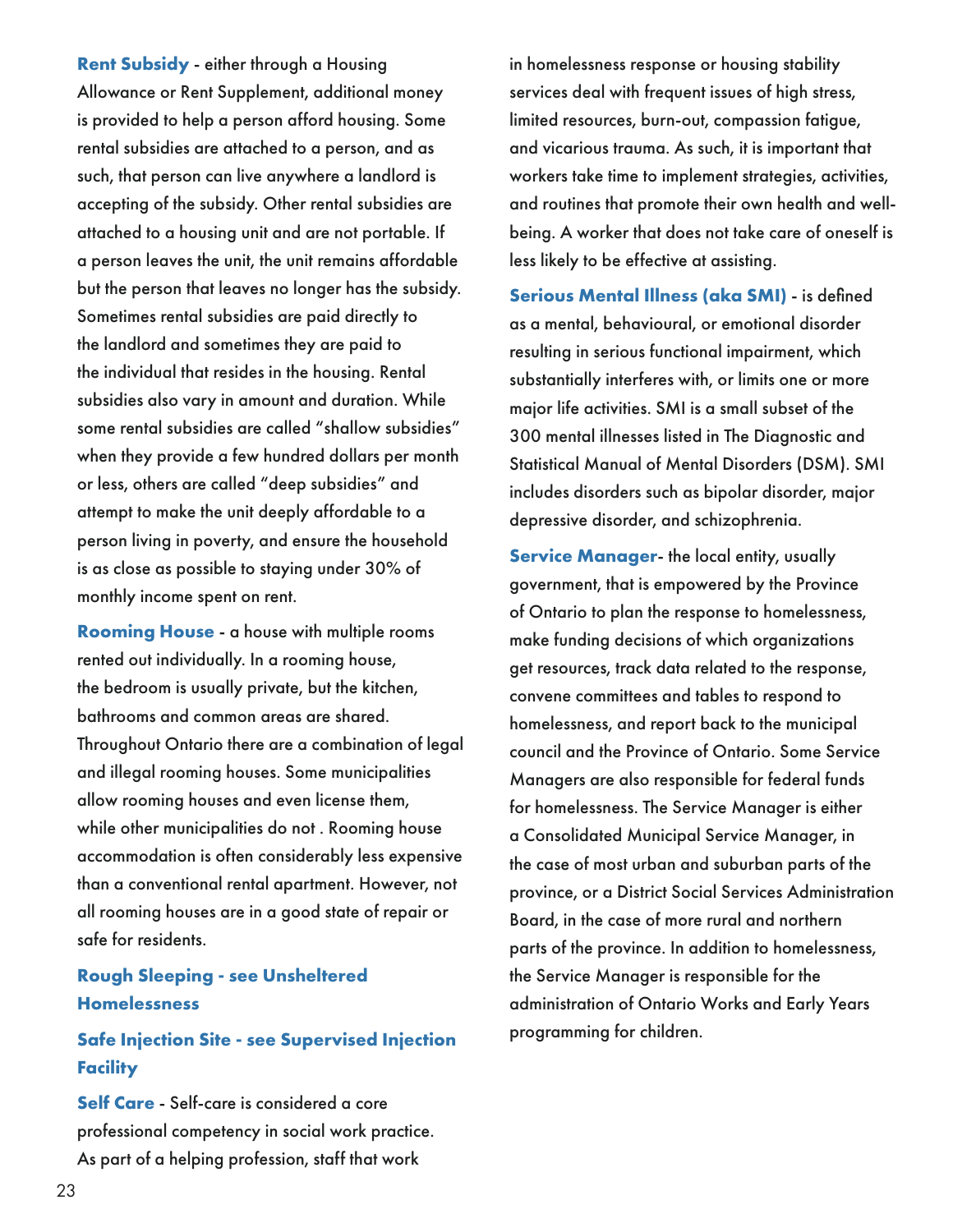**Service Restriction** (aka Barring) - a process used by shelters, day services like drop-ins, or street outreach wherein a person who was receiving services is no longer welcome to receive services for a period of time because of unacceptable behaviours like threatening or assaulting staff. It is possible that many of the people experiencing unsheltered homelessness in the community are restricted from services that would allow them to be indoors.

**Shelter** - a physical location where people experiencing homelessness can stay, at least for the night. While some shelters are 24/7, others are not. Some shelters have congregate sleeping areas, while others offer more privacy. Each shelter usually caters to one or more population groups experiencing homelessness (e.g. a shelter specifically for women; a shelter specifically for families; a shelter specifically for youth).

**Single Room Occupancy (SRO)** - a house, apartment building, or residential hotel in which formerly homeless persons live in single rooms, with shared restrooms. Some SRO provide a private kitchen(ette) while others provide no cooking or meal preparation facilities at all.

**Social Housing** (aka Community Housing) - a form of permanent housing where rent is geared to the income of the households. In almost all instances, a resident of this form of housing pays 30% of their monthly income on housing. This form of housing is not exclusively for people experiencing homelessness and often has very long waitlists. Sometimes when people say "affordable housing" they really mean this form of housing; however, not all affordable housing is social housing. This form of housing may have supports to tenants through home visits, but rarely is there the availability of 24/7 provisions.

**Street Involved** - describes both homeless and housed individuals who socialize in outdoor spaces and are frequently involved in activities that are viewed as problematic behaviours by others such as panhandling, public consumption of alcohol or other drugs, and hanging out in public spaces for long periods of time. Many times public perceptions of homelessness is not (exclusively) people experiencing homelessness at all, and instead are precariously or under-housed people that have their daily needs met in public spaces.

**Strengths Based** - a way of supporting people that starts with understanding their personal and environmental strengths so they can be leveraged in the process. Strengths-based doesn't spin struggles into strengths, nor does it pretend there aren't significant issues. Simply put, by acknowledging and leveraging strengths, it is easier to help people work on other aspects of their life that are not going as well.

**Squat** - occupying an abandoned building for the purpose of sheltering.

**Substance Use Disorder (SUD)** - a mental disorder that affects a person's brain and behaviour, leading to a person's inability to control their use of substances such as legal or illegal drugs, alcohol, or medications. With a SUD, a person will continue to have uncontrolled use of a substance, regardless of the harmful consequences. Severe SUD is known as addiction. People with a SUD may have distorted thinking and behaviours. Changes in the brain's structure and function are what cause people to have intense cravings, changes in personality, abnormal movements, and other behaviours. Brain imaging studies show changes in the areas of the brain that relate to judgment, decision making, learning, memory, and behavioural control.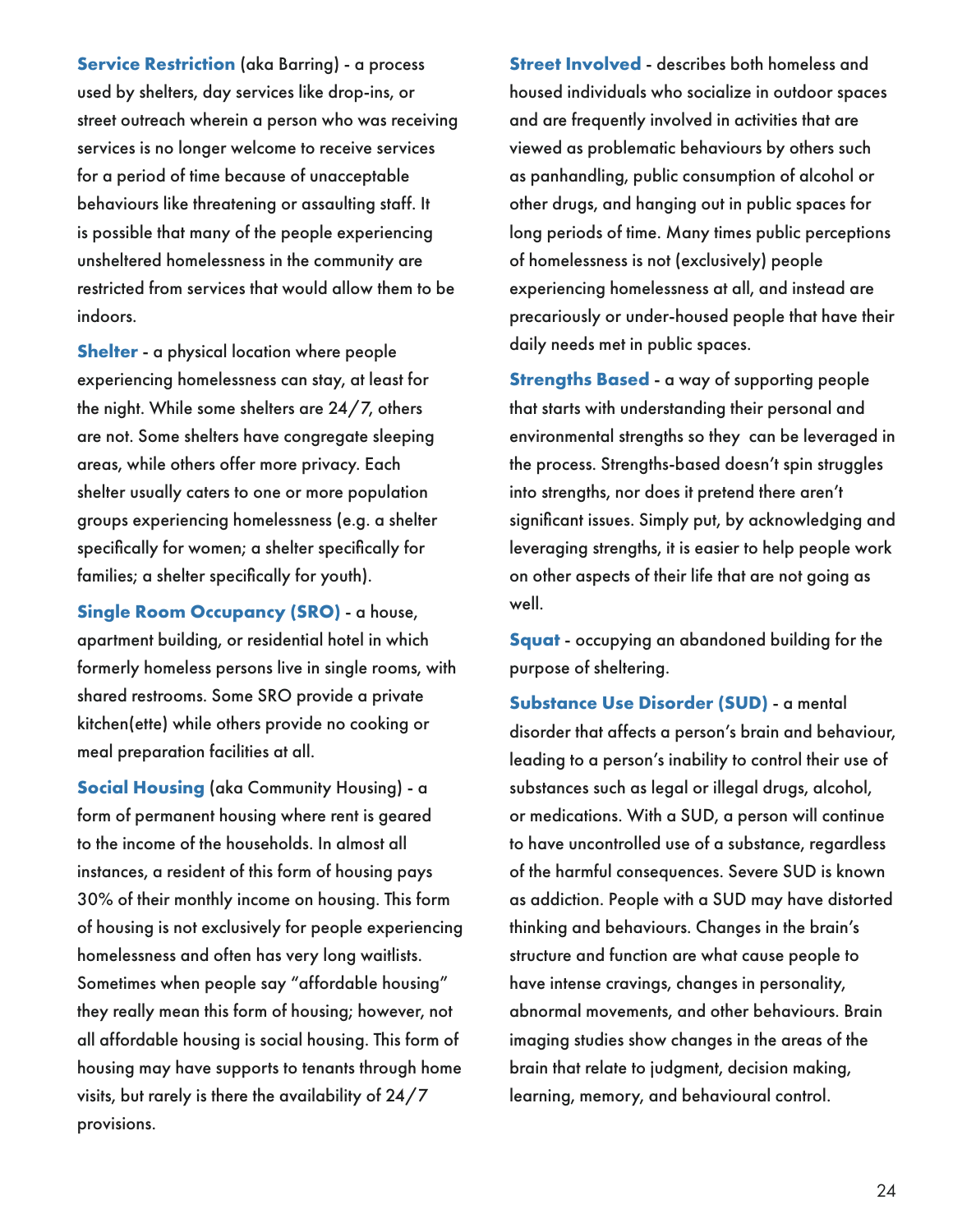**Supervised Injection Facility** - medically supervised and legally authorized facilities designed to provide a supportive, hygienic location where people that use substances intravenously can inject. The intention of the facilities is often to provide access to sterile drug use equipment (e.g. clean needles), provide support and supervision while injecting and after injecting, education, counselling, and referrals as necessary. Facilities may also provide testing of the drug the person plans on injecting to detect the likes of fentanyl. Supervised Injection Facilities reduce overdose deaths and help decrease transmission of blood-borne illness.

**Supportive Housing** - a form of housing, usually for people that have experienced homelessness, that, in most instances, offers supports to residents 24/7. There are various forms of Supportive Housing, from congregate living environments with a private or semi-private bedroom, through to fully self-contained units. Supportive Housing has been demonstrated repeatedly to cost less operationally than having the same person remain in homelessness.

**Tiny Homes** - specifically related to the response to homelessness, tiny homes are seen as the opportunity to provide small dwellings on the same plot of land, while building community amongst the tiny home residents. The quality of tiny homes varies dramatically. Some tiny homes are completely selfcontained, while others provide a private sleeping area with other services like meals, restrooms, and programming space in a common area. Tiny homes, when accounting for the entire development process, may or may not be less expensive than traditional, multi-unit, residential apartment development.

**Trafficking** - most often refers to Human Trafficking. Human trafficking involves the recruitment, transportation, harbouring, and/ or exercising control, direction, or influence over the movements of a person in order to exploit that person, typically

through sexual exploitation or forced labour.

**Transitional Housing** - Transitional housing is an intermediate step between a homeless shelter and permanent housing. Transitional housing most often looks like a regular, multi-unit, residential apartment building. Transitional housing is more long-term, service-intensive, and private than emergency shelters, yet remains time-limited to stays of several months up to years. People, including those experiencing chronic homelessness, do not need to prove they are ready for permanent housing after "graduating" from transitional housing. However, some people experiencing homelessness may choose a transitional housing opportunity to help them stabilize and learn various skills, while getting connected to other community resources. In Canada, a person residing in transitional housing is still considered to be homeless because they do not have security of tenure.

**Trauma Informed** - is an approach used in many social work fields that assumes the person they are supporting is more likely than not to have a history of trauma. This approach to engagement with people experiencing homelessness recognizes the presence of trauma symptoms and acknowledges the role that trauma may play in the person's life. Through a trauma-informed approach, thinking is shifted from "What's wrong with this person?" to "What happened to this person?" The intention of being trauma-informed is not to treat symptoms or issues related to sexual, physical, or emotional abuse - or any other form of trauma - but rather, to provide support services in a way that is accessible and appropriate to those who may have experienced trauma. When a trauma-informed approach is not used, the possibility for triggering or exacerbating trauma symptoms and re-traumatizing individuals increases.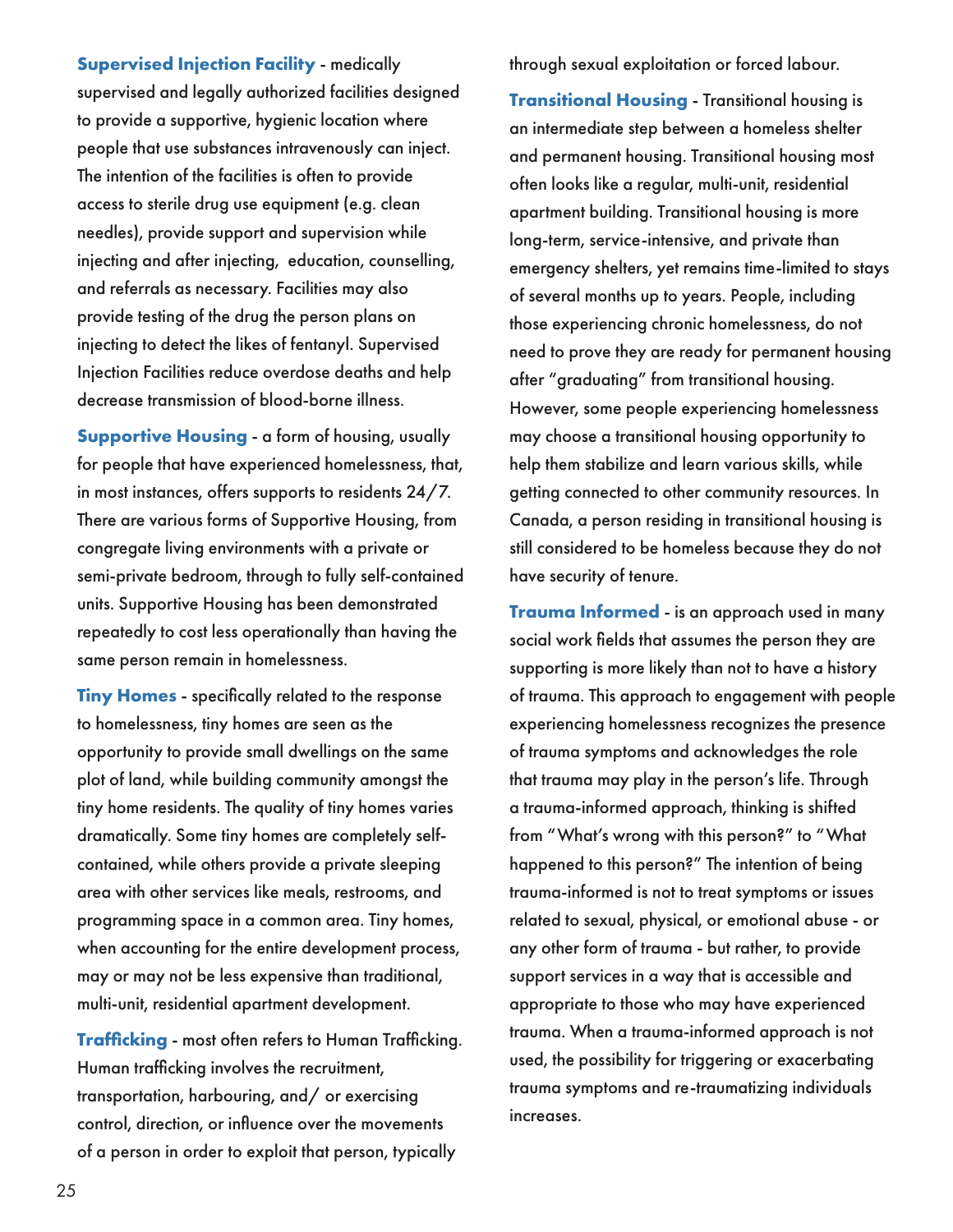**Triage** - a brief understanding of the current and most immediate, presenting needs of a household experiencing homelessness. It is usually conducted using a series of questions asked of the household experiencing homelessness. Triage should be followed by assessment as the household progresses through the service response system.

**Tri-morbidity** - when a person has a mental illness, a substance use disorder, and chronic health issue at the same time. People who are homeless and experience tri-morbidity are at increased risk of death.

**Unsheltered Homelessness** - people that cannot or choose not to use shelters in the community (or when the community does not have a shelter), such that the person(s) live in places not meant for permanent human habitation. People that are unsheltered cannot be forced to use services. Even if transported to a homelessness services setting like a shelter, there is no legal (or ethical) mechanism to force people to stay and use services.

#### **VAW see Violence Against Women**

**Vicarious Trauma** - the emotional residue of exposure that workers in the field may experience from working with people impacted by trauma, or by witnessing pain, fear, terror, or other catastrophic events in the life of the person they are supporting. Without additional professional counselling resources, vicarious trauma can have serious impacts on the ability of a worker in the sector to do their work well, and take care of themselves,.

**Violence Against Women** - this refers to women who are survivors of domestic/intimate partner violence. Shelters that specifically serve this population are referred to as VAW shelters. These shelters are often planned for, supported, and funded separately from the rest of the homelessness response system.

#### **Warming Centre**

a seasonal facility operated from fall or early winter until late winter or early spring where people experiencing homelessness can get out of the elements. Not every community has or is required to have a warming centre. While some warming centres operate overnight, others do not. Many warming centres are in essence a drop-in centre, though the services provided may be less than found in a typical drop-in. While some warming centres allow people to sleep, others do not, or only allow people to sleep while seated in a chair. Warming centres often try to be as low barrier as possible, including allowing people that are banned from services elsewhere to enter the facility. In communities that do not have 24/7 shelters and/ or where there are large numbers of unsheltered persons, a warming centre can make the difference between life and death.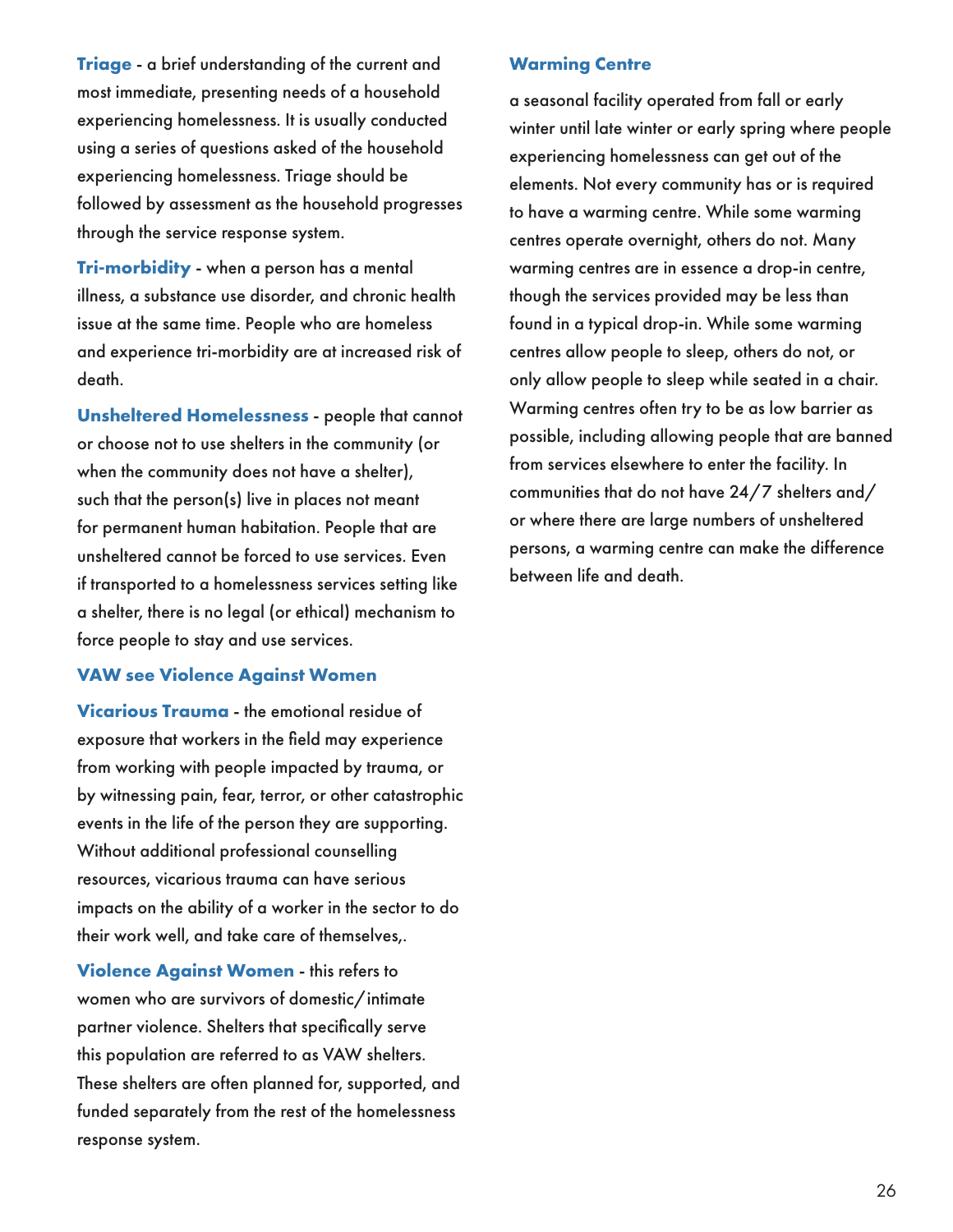# **Terms to avoid**

Some terms/phrases are considered offensive to people that work in the sector. Consider avoiding or using a different term if you are inclined to use any of the following words or expressions:

| Instead of saying | <b>Consider Saying</b>                  |  |  |
|-------------------|-----------------------------------------|--|--|
| The homeless      | People experiencing homelessness        |  |  |
| A bum             | People experiencing homelessness        |  |  |
| Junkie            | Person living with addiction            |  |  |
|                   | Person that uses substances             |  |  |
| Crazy             | Person living with mental illness       |  |  |
|                   | Person with compromised mental wellness |  |  |
| Drug Addict       | Person living with addiction            |  |  |
| Hobo              | People experiencing homelessness        |  |  |
| <b>Transient</b>  | People experiencing homelessness        |  |  |
| <b>Beggar</b>     | Person who is panhandling               |  |  |
| Druggie           | Person that uses substances             |  |  |
| Welfare           | Person receiving income assistance      |  |  |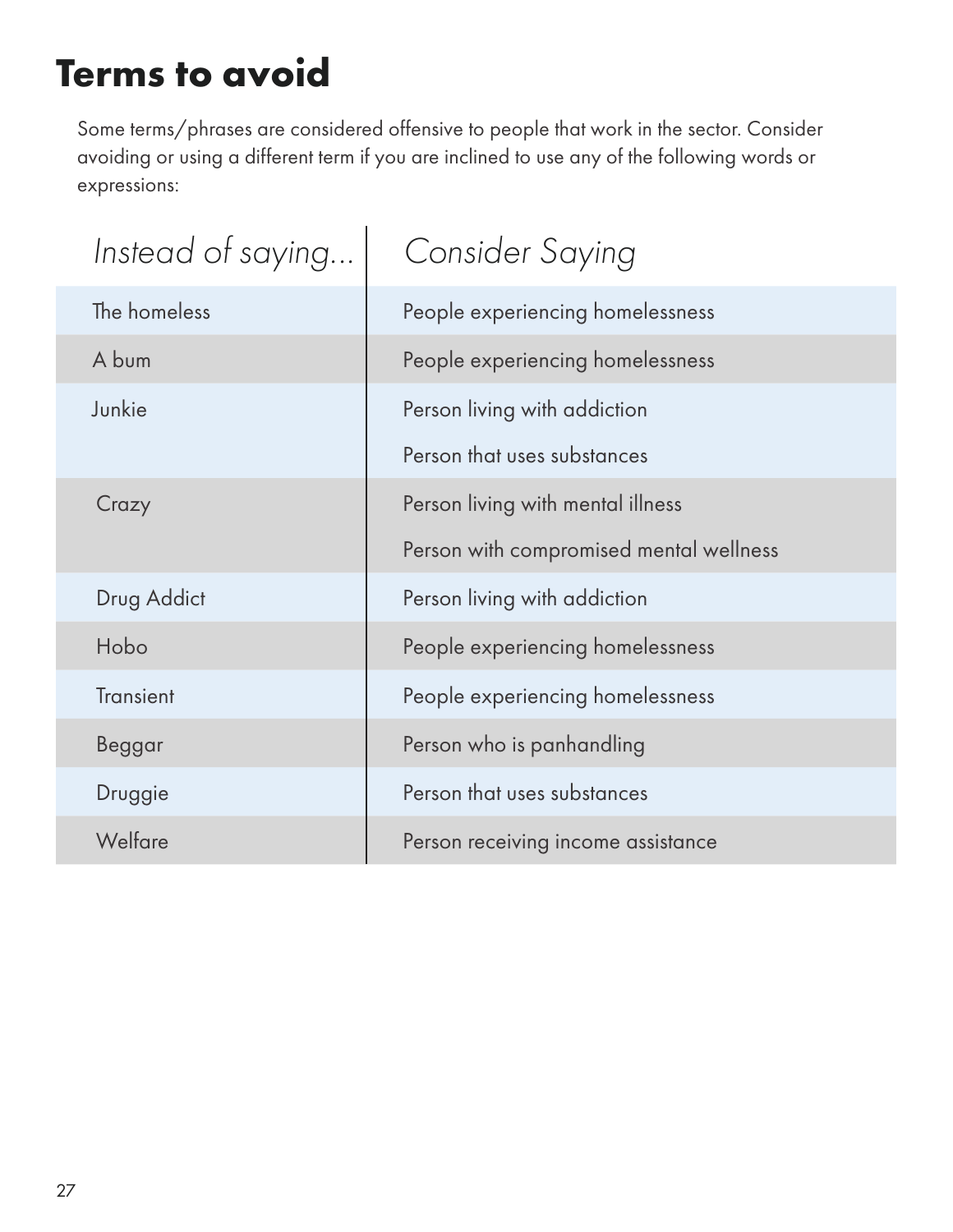# **Who to Call List**

| <b>Service</b>                                                | <b>Name</b> | <b>Phone</b> | <b>Email</b> |
|---------------------------------------------------------------|-------------|--------------|--------------|
|                                                               |             |              |              |
| <b>Street Outreach</b>                                        |             |              |              |
| Needles/Sharps                                                |             |              |              |
| <b>Human Waste</b>                                            |             |              |              |
| <b>Mobile Crisis</b><br><b>Team</b>                           |             |              |              |
| <b>Harm Reduction</b><br><b>Team</b>                          |             |              |              |
| Garbage/<br><b>Abandoned</b><br><b>Belongings</b>             |             |              |              |
| <b>Non-Emergency</b><br><b>Police</b>                         |             |              |              |
| <b>Non-Emergency</b><br><b>Community</b><br><b>Paramedics</b> |             |              |              |